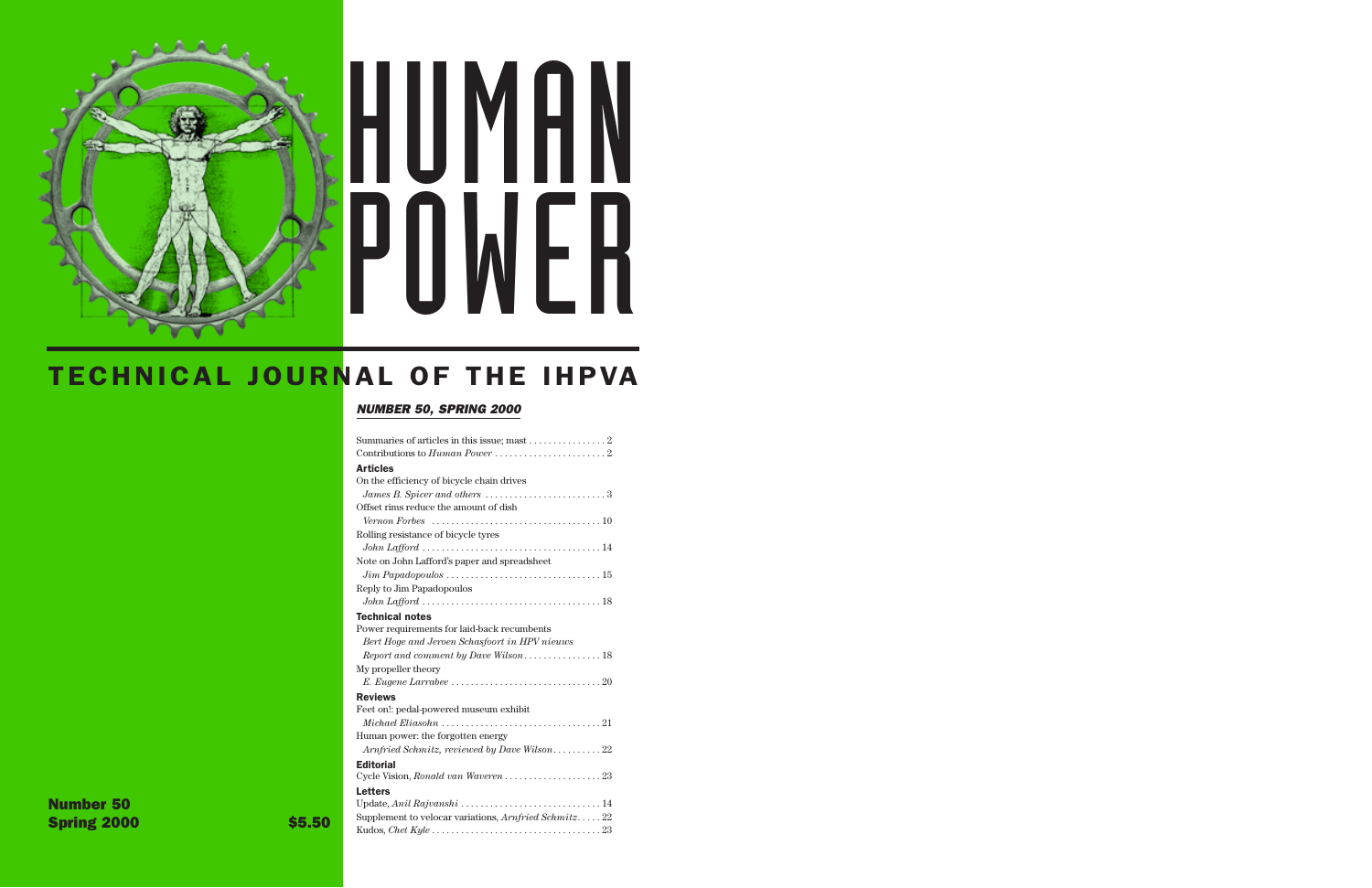tions (Juden 1997). Without detailed analysis of Keller's results, it appears that they do not wholly support the idea that the efficiency is governed by friction. Work by Kidd, Loch and Reuben (1998) has attempted to quantify drive efficiency in relation to models of drivetrain performance based on chain contact forces. While static measurements of these forces have agreed with models, efficiency-measurement results have not appeared in the literature (Kidd et al. 1996).

In this work, the efficiencies of bicycle chain drives are investigated both experimentally and theoretically to isolate factors associated with loss in these systems. A computer-controlled drive-train-testing system was designed to measure the performance of the chain, chain ring and rear cassette in a derailleur-type system. This system was used to measure chain-drive performance under a variety of operating conditions. Assuming that frictional forces degrade the overall efficiency of

### ABSTRACT

The efficiencies of bicycle drive trains have been studied to understand energy-loss mechanisms in these systems. An analytical study of frictional energy loss along with a series of experimental efficiency measurements of derailleur-type chain-drive systems under a range of power, speed and lubrication conditions are given to identify loss mechanisms. These measurements of mechanical efficiency are compared to infrared measurements performed during drive operation that show the heating of drive components resulting from frictional losses. The results of this study indicate that chain tension and sprocket size primarily determine chain-drive efficiency.

### INTRODUCTION

When this study was performed, it was hoped that through identification of the loss mechanisms primarily responsible for limiting the efficiency of bicycle chain drives, methods for improving efficiency could be realized by eliminating or decreasing the various losses. Unfortunately, as will be shown, definitive identification of these mechanisms has not been successful. Rather, the results provide information on the efficiency of chain drives and, at the same time, lead to conclusions eliminating those mechanisms that do not dominate efficiency. We hope that the results here contribute to the overall body of work on chain-drive efficiency and also to the on-going discussion of this topic (Cameron 1999; Wilson 1999).

Even though design of chain drives is fairly well-understood (Vogwell 1994) the factors affecting efficiency have been considered only in passing as part of the design process. Generally design factors that are considered include chain length, load ratings, roller impact velocity, rotational forces, contact forces, chordal action and chain vibra-





tion (Tordion 1996). Since some of these are dynamic effects, the work presented here was conducted on chain drives during operation.

Hollingworth and Hills (1986a) performed a detailed theoretical and experimental study of chain contact forces during link articulation in heavyduty chain drives and used these results to calculate the theoretical efficiency of chain drives assuming that frictional losses primarily affected efficiency (Hollingworth and Hills, 1986b). They found that the efficiency of the chain drive should increase with the number of sprocket teeth on each of the driver and driven sprockets. Unfortunately, no experimental results were given to verify their models.

In the work by Keller (1983) measurements of efficiency were made for different transmission systems (derailleur, internally geared hub, fixed), using chains exhibiting various conditions of repair (new, used, non-lubricated), under a variety of power-transfer condi-

# On the efficiency of bicycle chain drives

*James B. Spicer,\* Christopher J.K. Richardson, Michael J. Ehrlich and Johanna R. Bernstein The Johns Hopkins University, Baltimore, Maryland 21218 Masahiko Fukuda and Masao Terada*

*Shimano Inc., Product Engineering Division, Sakai Osaka 590-77*

Fig. 1. Experimental schematic of test stand showing elements of the drive

# assembly

# HUMAN POWER

# HUMAN POWER

is the technical journal of the International Human Powered Vehicle Association Number 50, Spring 2000

### Editor

David Gordon Wilson 21 Winthrop Street Winchester, MA 01890-2851 USA dgwilson@mediaone.net

### Associate editors

Toshio Kataoka, Japan 1-7-2-818 Hiranomiya-Machi Hirano-ku, Osaka-shi, Japan 547-0046 HQI04553@niftyserve.ne.jp

Theodor Schmidt, Europe Ortbühlweg 44 CH-3612 Steffisburg, Switzerland tschmidt@mus.ch

Philip Thiel, Watercraft 4720 - 7th Avenue, NE Seattle, WA 98105 USA

### Production

JS Design & JW Stephens

### IHPVA

Paul MacCready, Honorary president Chris Broome, USA, Chair Ben Wichers Schreuer, The Netherlands, Vice-chair, Open, Secretary/treasurer

### Publisher

IHPVA PO Box 1307 San Luis Obispo, CA 93406-1307 USA Phone: +805-545-9003; hp@ihpva.org

*Human Power* (ISSN 0898-6908) is published irregularly for the International Human Powered Vehicle Association, a non-profit organization dedicated to promoting improvement, innovation and creativity in the use of human power generally, and especially in the design and development of human-powered vehicles.

Material in *Human Power* is copyrighted by the IHPVA. Unless copyrighted also by the author(s), complete articles or representative excerpts may be published elsewhere if full credit is given prominently to the author(s) and the IHPVA. Individual subscriptions and individual issues are available to non-IHPVA and non-HPVA members.

### *IN THIS ISSUE*

### Bicycle chain transmissions

Jim Spicer and his associates at Johns Hopkins have written a paper that will change minds, and design directions, on HPV transmissions. To give just one example: the losses associated with small sprockets on the rear wheel make "middrives" or countershaft gears suddenly attractive, and possibly hub gears too. They also find that chain lubrication doesn't seem to reduce losses: that will be even more controversial. (Your editor has high confidence in the data: he asked Chet Kyle, IHPVA founder and one of the foremost researchers in bicycle performance in the world, to look at them before publication. He had done a proprietary study on the same topic, and has produced broadly similar results.)

### Offset rims

Vernon Forbes gives us another of his careful studies of spoked-wheel construction incorporating derailleur clusters or brake disks that cause the wheel to be "dished" (spoked asymmetrically). He shows that the use of rims that have offcenter spoke holes brings about a considerable reduction in the difference in spoke tensions that otherwise makes highly dished wheels prone to spoke failure and occasionally to collapse.

### Rolling resistance

John Lafford has tested, on equipment of his own design and construction, a prodigious number of bicycle tires, mostly of a size particularly suited to the front wheels of recumbent bikes. He measured rolling resistance and power loss over a range of speeds and inflation pressures. Jim Papadopoulos wrote a commentary on the results, and John Lafford responded, all in this issue.

### Power requirements for unfaired laid-back recumbents Bert Hoge and Jeroen Schasfoort wrote a

short but valuable technical note in the

beautifully produced Netherlands counterpart to *Human Power*: *HPV nieuws*. They showed, by testing a range of Dutch recumbent bikes, that the aerodynamic drag decreases as the angle of reclining increases.

### My propeller theory

Gene Larrabee, whom *Human Power* named "Mr. Propeller" many years ago, summarizes his propeller theories and the developments that have resulted from them. He also pays tribute to those who inspired him and gave him the basic theories on which he built. Was Isaac Newton the first to state that we all stand on the shoulders of giants?

### Feet-on! review

Mike Eliasohn writes a delightful review of what sounds to have been an equally delightful and truly interactive museum exhibit devoted to human power.

### Human power: the forgotten energy

Your editor reviews a small fascinating book by Arnfried Schmitz, already wellknown in these pages, on the origins of HPVs in France, on the characters of the protagonists, and (very modestly) on his own part in the revival of interest in these wonderful vehicles.

### Editorial from the Netherlands

Ronald van Waveren, chair of the Netherlands HPV association, writes a guest editorial about the astonishing numbers of recumbent bicycles and HPVs in the Netherlands, and in particular about the annual celebration known as "Cycle Vision." Through delays in our publication we are too late to encourage you to visit this exciting event this year, but we hope that you will do so next year….

Letters include kind words from Chet Kyle; comments by Anil Rajvanshi on the publication of his article on rickshaws in the last issue (*Human Power* 49); and comments and corrections by Arnfried Schmitz on his article "Velocar variations", also in the last issue.

### CONTRIBUTIONS TO *HUMAN POWER*

The editor and associate editors (you may choose with whom to correspond) welcome contributions to *Human Power*. They should be of long-term technical interest. News and similar items should go to *HPV News* or to your local equivalent. Contributions should be understandable by any English-speaker in any part of the world: units should be in S.I. (with local units optional), and the use of local expressions such as "two-by-fours" should be either avoided or explained. Ask the editor for the contributor's guide (available in paper, e-mail and pdf formats). Many contributions are sent out for review by specialists. Alas! We cannot pay for contributions. Contributions include papers, articles, technical notes, reviews and letters. We welcome all types of contributions from IHPVA members and from nonmembers.

### Number 50 **Spring 2000** Spring 2000 **\$5.50/IHPVA members, \$4.00** Spring 2000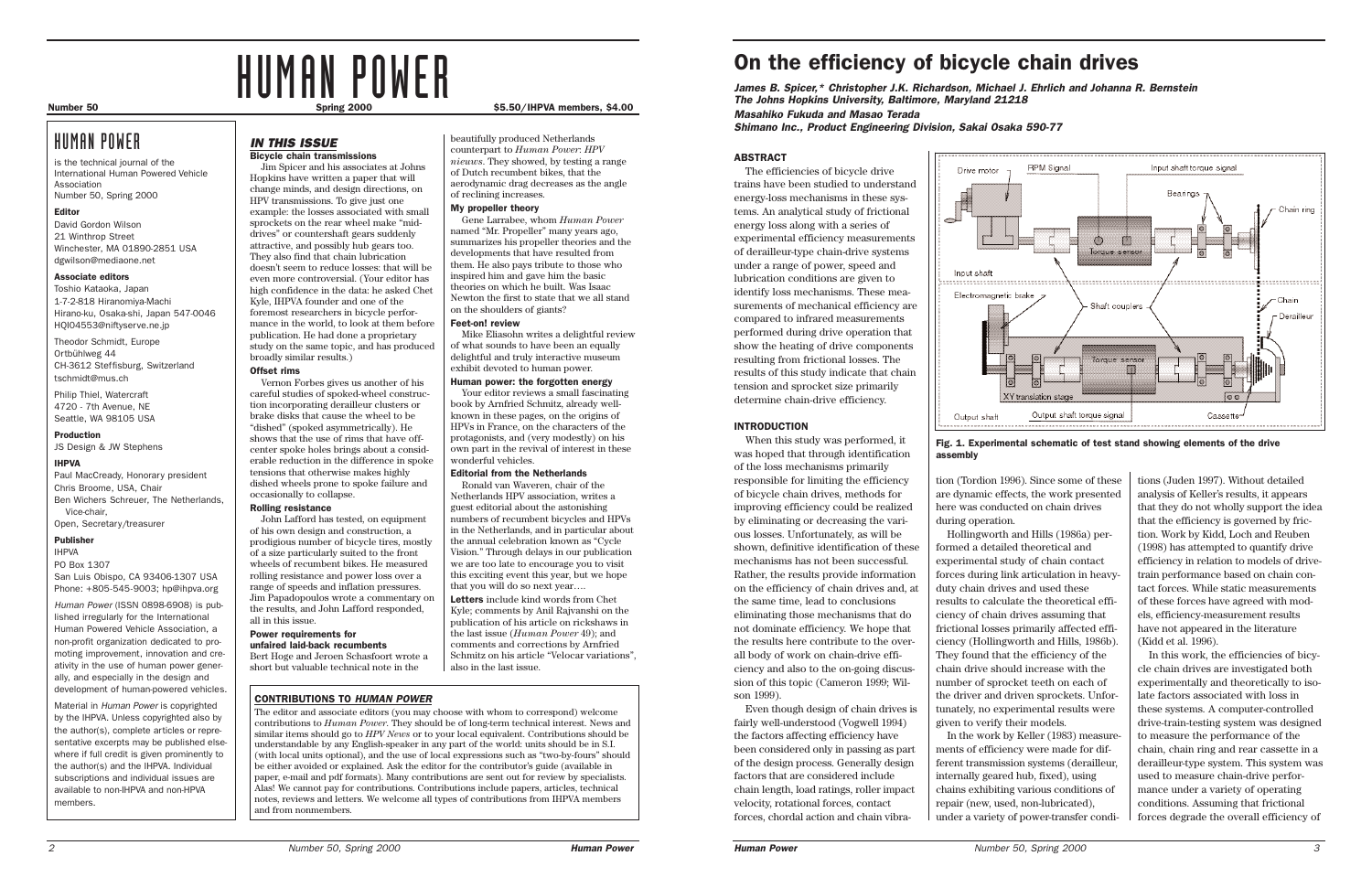These results indicate that configuration A should have 63% more power loss than C and that configuration B should have 28% more power loss. For example, if a test of efficiency indicated a 5% power loss in configuration C, then configuration A should suffer an 8.2% loss and B should have a 6.4% loss.

### DESCRIPTION OF THE EXPERIMENTAL APPARATUS

To assess drive efficiency, a test stand was designed to measure the overall or average mechanical efficiency of the chain drive from the front chain ring to the rear transmission components. To assess the efficiency of the drive under various conditions, the power input to the front chain ring was measured and was compared to the power that was output by the rear drive sprocket. The ratio of the output power to the input power was used to quantify the overall efficiency of the system. To determine the powers in the drive and driven shafts, the torques transmitted by the shafts were measured along with the rotation rate of the drive shaft. Knowing the rotation rate of the drive shaft and the gear ratio, the rotation rate of the driven shaft could be calculated. The efficiency of the system was calculated using the following formula: (7)

% *Efficiency* =  $\frac{\tau_2 \omega_2}{\sqrt{1-\rho^2}} \times 100\%$  $\tau_1\omega$  $2\omega$  $\frac{202}{100} \times 100$ 

where  $\tau_1$ ,  $\omega_1$  are the torque and the angular frequency, respectively, of the drive shaft, and  $\tau_2$ ,  $\omega_2$  are the torque and the angular frequency of the driven shaft. To gather the data required for the efficiency calculations, the test stand was automated using computer control. The essential elements of the test stand are shown schematically in figure 1 (see page 3).

The drive shaft was driven by a variable-speed electric motor system connected to the drive shaft. The driveshaft rotation rate from this system could be varied continuously under manual control. However, once the desired rotation rate was set, the rate was not actively controlled and the actual rotation of the drive shaft was

measured using a speed sensor. The drive-shaft torque was measured using a rotary transformer torque sensor. The chain drive was configured to the geometry found on bicycles with the

distance between the front chain ring and rear cassette being adjusted by mounting the entire output-shaft assembly on a translational platform. Mounting the output drive components on this platform allowed for accurate adjustment of the cassette for distance and offset from the front chain ring. Additionally, the derailleur unit (Shimano® Dura Ace®) could be adjusted independently to satisfy recommended mounting conditions. The output shaft torque was measured using a second rotary torque sensor. The entire drive system was loaded using an electromagnetic brake mounted to the output shaft.

There are three signals that are recorded under computer control in a LabView®† programming environment: input and output torques and input rotation rate. The torque-sensor differential outputs were amplified using low-noise instrumentation amplifiers. Since the torque-sensor outputs were harmonically varying signals with amplitudes proportional to the torque, the signals were measured using lockin techniques to improve the signal-tonoise of recorded signal amplitudes.

To relate these signals to actual torque values, each of the torque sensors was calibrated using known static loads. By measuring the torque-sensor signals as a function of applied torque, a calibration curve was obtained that related signal level to the applied torque. Finally, an

infrared-camera system was used to acquire thermal

images of drive components while the drive was in operation. Since frictional losses result in heating of the drive components, the infrared camera was useful in identifying those components that had the highest temperature rises. The primary component of this system is the infrared camera that operated with an InSb planar array sensitive in the 3–5 µm range. Again, using LabView software to control the camera and the image-acquisitionboard operations, thermal images of the drive were acquired and stored for analysis and display. For these operations it was important to acquire images of the drive so that the drive component of interest occupied the same position in the infrared image from frame to frame. By acquiring images in this manner, the heating of an individual component, such as a single chain link, could be tracked accurately as a function of time.

### EXPERIMENTAL PROCEDURE

Four major areas for investigation were identified and were pursued.

*Time variation.* Measurements of efficiency were made over extended run periods (2 hours) to determine whether or not efficiency varied as a function of time during drive operation.

*Configuration.* Efficiency was mea-



where  $\mu_2$  is the coefficient of friction at the bushing/roller interface, r*R*i is the inner radius of the roller, and  $\psi$  is the roller rotation angle (the angle through which the roller executes no-slip motion on the tooth). Since the pressure angle depends on tooth number, a simplified form for the variation of the power loss with sprocket combination is difficult to obtain from Eq. (4).



where  $\mu$  is the common coefficient of friction. It is noted that the total power loss per sprocket is reciprocally related to the tooth number if the roller angle vanishes. Using this expression for the total power loss where  $N_1 = 52$ , three separate configurations are examined and are given as follows:

Configuration A:  $N_2 = 11$ Configuration B:  $N_2 = 15$ Configuration C:  $N_2 = 21$ 

the system, simple analytical models for the losses of chain drives have been developed to estimate and identify the primary mechanisms of frictional loss. These models for drive losses have been used to interpret experimental results. Additionally, since losses due to friction ultimately are manifested as heating of the drive components, infrared images of the operating chain drive were taken.

### **THEORY**

 $r_R \sum_{i=1}^{2} ((\alpha_i + \psi) \cos \varphi_i - \sin \varphi_i 1 n \cos(\alpha_i + \psi) + \cot \varphi_i \sin(\alpha_i + \psi))$ *j* = 1

If it is assumed that friction between contacting components performs work during drive operation, then power losses from the drive necessarily reduce efficiency. The normal force producing friction is related to the chain tension in the link during articulation and engagement. An analysis for this tension can be found in the work by Tordion (1996) and in the work by Kidd et al. (1998). Since the friction depends on chain tension, there are perhaps two major locations for loss in the drive that should be identified beforehand since the chain tension is large and is transferred from the chain to the sprocket at these locations. These include the surfaces between the inner link bushing and chain pin and between the sprocket tooth, link roller and inner link bushing. Rather than derive in detail the functional form for the losses, the results of models will be presented to give the reader a feeling for the anticipated results of experiment. The interested reader can find the full derivation elsewhere (Spicer et al. 1999).

### *Inner-link bushing and chain pin*

Since the chain tension is large on only one side of the drive, between the front chain ring and the rear sprocket, this loss has significant contributions only at two points. One of these is at engagement on the front chain ring and the other is at departure on the rear sprocket. Adding the contributions from these two points, the total work resulting from friction can be expressed as follows:

(1)

the pin/bushing interface, ρ is the pin radius,  $T_0$  is the free chain tension,  $\varphi$  is the pressure angle (for new chains equal to [35°–120°/*N*] where *N* is the number of teeth on the sprocket), and  $\alpha$  is the articulation angle (equal to 360°/*N*). The subscripts on the angles refer to the front chain ring, 1, and the rear sprocket, 2. In deriving Eq. (1), it was assumed that the pin and bushing have a neat fit (all surfaces were assumed to be in contact) and that the coefficient of friction was a constant, independent of the chain tension.

The rate at which this work is performed represents the power loss resulting from friction, *Pf* . The average power dissipated per link by this source is written using the period of chain revolution (expressed in terms of the drive-sprocket angular frequency) along with Eq. (1). The resulting expression must be multiplied by the number of links in the chain to obtain the total power loss for this mechanism. The following result is obtained: (2)

Note that the functional dependence of *Pf*1*Total* on the articulation angle and, consequently, on the number of teeth on the drive and driven sprockets is not clear owing to the form of Eq. (1). However, if the number of teeth on the sprockets is large such that the articulation angles are small,  $tan(\alpha/2) \approx \alpha/2$ , then the expression can be simplified such that the total power dissipated becomes: (3)

A similar analysis can be carried out for the effects of chain offset with the result that the power lost as a result of offset has a form nearly identical to that given for friction at the pin-bushing interface except that a factor of the offset angle appears in the expression for offset losses. Since this angle is small, the frictional effects of offset should be small compared with  $\frac{1}{\tan(\alpha/2)\tan(\varphi/2)}$  | pin/bushing losses. Any effect would |  $P_{\text{fTotalA}}$  and  $P_{\text{fTotalA}}$ necessarily appear in the largest offset conditions.

### *Sprocket tooth, link roller and inner link bushing*

A similar analysis for the losses at the tooth/roller/bushing interfaces can be performed with the following results:

 $P_{f2\text{Total}} = \mu_2 T_0 r R_i \frac{N_1 \omega_1}{2\pi} \sum_{i=1}^2$  $\left(\frac{2\pi}{N_i} + \psi\right) \cos \varphi_i - \sin \varphi_i \ln \left( \cos \left(\frac{2\pi}{N_i} + \psi\right) - \sin \left(\frac{2\pi}{N_i} + \psi\right) \cot \varphi_i \right)$ =  $\mu_2 T_0 r R_i \frac{N_1 \omega_1}{2\pi} \sum_{i=1}^2$ L  $\left[ \left( \frac{2\pi}{N_i} + \psi \right) \cos \varphi_i - \sin \varphi_i \ln \left( \cos \left( \frac{2\pi}{N_i} + \psi \right) - \sin \left( \frac{2\pi}{N_i} + \psi \right) \cot \varphi_i \right) \right]$ 

(4)

Since both of these loss mechanisms involved friction between elements of the chain, it can be assumed that the coefficients of friction are approximately equal such that a total power loss can be written for the chain drive. This power loss is obtained by adding the losses given as follows: (5)

These configurations were chosen to reflect situations that were realized experimentally in this study. Assuming that the roller angle is  $\psi \approx 5.6^{\circ}$  and also assuming that the geometrical pre-factors for each of the losses are approximately equal yields the following results: (6)

$$
P_{f1Total}=N_1\omega_1W_{f1}/2\pi
$$

$$
P_{f1Total} \approx N_1 \omega_1 \mu_1 \rho \frac{\pi}{2} T_0 \left[ \frac{1}{N_1} + \frac{1}{N_2} \right]
$$

$$
P_{\text{froad}} = \mu T_0 \frac{N_1 \omega_1}{2\pi} \left\{ \frac{\pi}{2} \rho \sum_{i=1}^2 \sin \varphi_i \ln \left| \frac{1 + \tan(\alpha/2) \cot(\varphi_i/2)}{1 - \tan(\alpha/2) \tan(\varphi_i/2)} \right| + \right\}
$$

$$
W_{1} = \mu_1 \rho \left( \frac{\pi}{2} T_0 \right) \sum_{i=1}^{2} \sin(\varphi_i) \ln \left| \frac{1 + \tan(\alpha/2)/\tan(\varphi/2)}{1 - \tan(\alpha/2)\tan(\varphi/2)} \right|
$$

where  $\mu_1$  is the coefficient of friction at

$$
\frac{P_{\text{froual}}}{P_{\text{froual}}}\approx 1.63 \qquad \text{and} \qquad \frac{P_{\text{froual}}}{P_{\text{froual}}}\approx 1.28
$$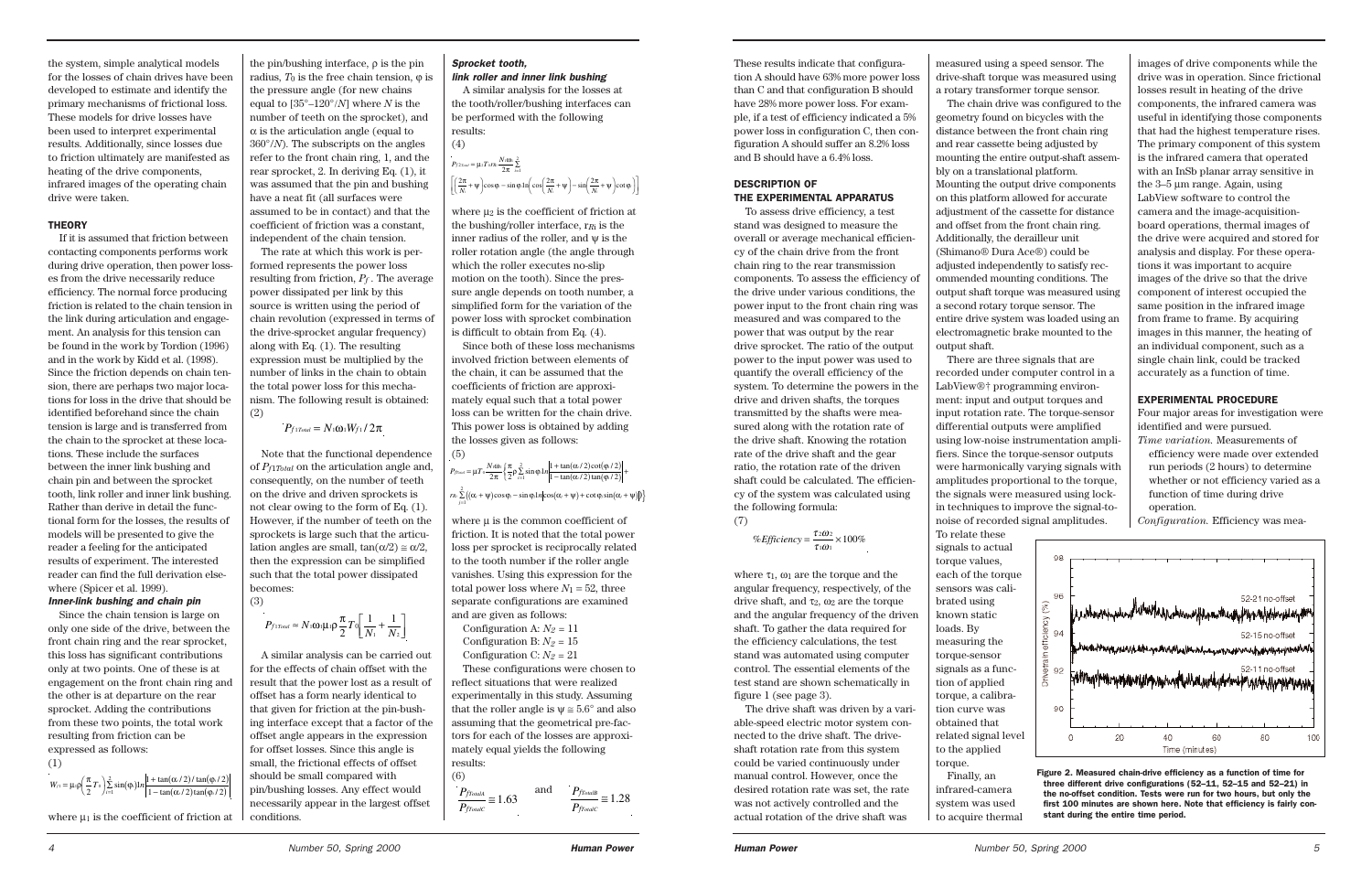efficiencies at high chain tensions exceed 100% by a small amount (a few percent in the worst case).

Clearly, these data indicate that the fundamental operation of the drive must be related to the chain tension such that the efficiency increases with increasing tension even though the frictional losses should increase. This experimentally measured dependence of efficiency on chain tension can be explained only in a limited sense using the models for loss developed previously. For example, if the pressure angle changes with tension, then the calculated losses will vary with tension in a manner not considered previously. Measurements of link tension during articulation are currently being pursued using noncontacting optical measurement techniques to investigate these effects.

### *Lubrication*

In this phase of the study, the chain was thoroughly degreased/cleaned using commercially available degreasing agents (Castrol Wrench Force Degreaser™ and/or Simple Green™ Bike Cleaner/Degreaser) and was relubricated using one of three commercially available lubricants (Castrol Wrench Force Dry Lube™, Pedro's Syn Lube<sup>™</sup> or Generation 4 White Lightning™).

The results in table 2 indicate that

the previous trends for efficiency as a function of configuration and as a function of chain tension are still followed. However, these results also indicate that the actual lubricant used has little effect on the overall performance of the drive under laboratory conditions given the precision of the measurement. In addition, the chain used for the lubrication study was fully degreased and was re-tested for efficiency. This degreasing operation consisted of a five-minute scrub with kerosene followed by a cleaning with Castrol Degreaser. The measured efficiency of the de-lubricated chain for the 52–15 combination at 60 RPM and 100 W was 90.3% and at 200 W was 96.5%. These efficiencies are essentially the same as those measured for the chain in the re-lubricated condition.

*Infrared measurements* 

*during chain-drive operation* Infrared images of the chain drive during operation aid the interpretation of the efficiency measurements that have been presented and also support aspects of the modeling of chain-drive loss since frictional losses should heat the drive components. Simply put, the chain components responsible for mechanical loss should heat the chain and cause its temperature to rise. Since the average heat deposition rate equals the average mechanical power loss, the heating should have a functional dependence similar to that found for frictional losses.

To acquire infrared images, the chain drive was set initially to a low rotation rate and the components were allowed to reach a steady state in this mode of operation. The rotation rate and brake resistance were then increased rapidly to achieve the desired rate and power settings (100 W 60 RPM, etc.). Infrared image acquisition began prior to (or during) the time of power and rotation increase. Images were acquired at set time intervals (e.g., approximately 30 seconds) for the duration of the test such that actual image acquisition occurred synchronously to a particular link in the chain. Since pixel intensity is proportional to the infrared energy reaching the detector and the amount of infrared emission is proportional to

the temperature of the component, the pixel intensity is directly proportional to temperature. This method for data acquisition allows the temperature

### Table 2. Efficiencies for different drive rotation rates and sprocket configurations (input power 100W)

|           | 2.1 Castrol Dry Lube™             |        |        |  |  |  |  |  |  |  |
|-----------|-----------------------------------|--------|--------|--|--|--|--|--|--|--|
|           | 40 RPM                            | 60 RPM | 80 RPM |  |  |  |  |  |  |  |
| $52 - 11$ | 92.8                              | 89.4   | 84.2   |  |  |  |  |  |  |  |
| $52 - 15$ | 94.0                              | 90.9   | 86.5   |  |  |  |  |  |  |  |
| 52-21     | 95.2                              | 92.0   | 88.3   |  |  |  |  |  |  |  |
|           |                                   |        |        |  |  |  |  |  |  |  |
|           | 2.2 Pedro's Syn Lube™             |        |        |  |  |  |  |  |  |  |
|           | 40 RPM                            | 60 RPM | 80 RPM |  |  |  |  |  |  |  |
| $52 - 11$ | 93.6                              | 89.9   | 85.6   |  |  |  |  |  |  |  |
| 52–15     | 95.6                              | 92.6   | 88.8   |  |  |  |  |  |  |  |
| 52-21     | 95.3                              | 92.6   | 89.0   |  |  |  |  |  |  |  |
|           |                                   |        |        |  |  |  |  |  |  |  |
|           | 2.3 Generation 4 White Lightning™ |        |        |  |  |  |  |  |  |  |
|           | 40 RPM                            | 60 RPM | 80 RPM |  |  |  |  |  |  |  |
| $52 - 11$ |                                   |        |        |  |  |  |  |  |  |  |
| $52 - 15$ | 94.2                              | 91.1   | 87.2   |  |  |  |  |  |  |  |

52–21: 60 RPM, 150W



Figure 4: Infrared images of chain drive during operation showing effects of frictional heating.

sured as a function of gear ratio (52–11 etc.) and the effects of offset were investigated to assess the effects of drive configuration. *Power/rate.* Efficiency variations with input power and rotation rate were measured to determine if load or rate-dependent effects were present. *Lubrication.* The effects of lubrication and de-lubrication on efficiency were quantified.

### EXPERIMENTAL RESULTS AND ANALYSIS *Time variation of efficiency*

A new chain used for these tests was cleaned using Simple Green™ Bike Cleaner/Degreaser and was lubricated using Generation 4: White Lightning™ self-cleaning lubricant. These tests lasted 120 minutes at 60 RPM 100W for each of the following chain-drive configurations: 52–11 no-offset, 52–15 no-offset and 52–21 no offset. As is shown in figure 2, the efficiency for all long-duration tests showed little-to-no long-term efficiency variations during the tests. The measured efficiencies for the three configurations are as follows:

| $52-11$ no-offset: | 91.4% |
|--------------------|-------|
| $52-15$ no-offset: | 93.2% |
| $52-21$ no-offset: | 95.0% |

These values represent an average over the duration of the test. As a result of these long-duration tests, subsequent tests were run for no more than 30 minutes to assess efficiency or efficiency variations.

### *Configuration*

The next series of tests investigated the effect of chain configuration on efficiency. These tests lasted 30 minutes each and were conducted with the 52–15 combination in the no-offset condition. Consequently, the 52–11 and 52–21 combinations were tested in an offset condition as would occur for a properly configured bicycle. The results of these tests are summarized

 $52 - 21$ 

in Table 1.

First, comparing the results here with those in the long-duration tests, the effect of chain offset can be estimated. These data were obtained with the 52–11 and 52–21 configurations in the offset condition while those in the long-duration tests were taken with no offset. Comparing the data for 60 RPM 100 W tests shows that the offset lowers the efficiency by, at most, 0.5% when measurement precision is considered. Additionally, if the efficiencies are normalized by efficiencies measured in the 52–15 configuration (both sets of data were obtained with no offset), then it appears that the offset has a negligible effect on efficiency.

More importantly, in these mid-duration tests, the efficiencies show a consistent dependence on rear sprocket size where the larger the sprocket, the higher the measured efficiency regardless of the selected power or rotation rate. If the efficiency for 52–21 is 95.2% (as is found for 50 RPM 100 W), then the previous modeling results predict a difference in efficiency of 2.6% between the 52–21 and 52–11 combinations. From the data in the table, the measured difference between the 52–21 and 52–11 combination is 2.7%. These results indicate that the primary mechanism for chain-drive loss could be friction at the pin/bushing interface and friction at the bushing/roller interface.

*Power and rotation rate* 

To investigate the effects of power and rotation rate on drivetrain efficiency, more extensive measurements of efficiency under varying powers and rotation rates were completed. The chain was the same as that used in the other tests and the lubrication was not changed

with measurements of efficiency being made sequentially at 5–8 minute intervals. All recorded values for efficiency have a precision (due to short-term noise) of ±0.2% and a long-term precision of  $\pm 0.3\%$  under normal operating conditions.

Again, the efficiency results showed that higher efficiencies are obtained for those configurations that have larger sprockets in combination. It was also found that the efficiency decreases with increasing rotation rate for constant power input and that efficiency increases with increasing power for constant rotation rate. Both of these data trends can be related to the torque applied to the drive and ultimately to the chain tension. Analyzing the efficiency as a function of tension shows that the efficiency increases with chain tension regardless of input power or rotation rate. Additionally, for a given chain tension, the efficiency was found to be independent of drive rotation rate (between 40 and 80 RPM). The dependence of efficiency on chain tension is shown in figure 3 where the drive efficiency is shown as a function of the reciprocal chain tension.

This graph shows that for the tensions investigated in this study (76.2 to 305 N) that the reciprocal of the tension is linearly related to the drive efficiency. For each of the linear fits to the experimental data, the correlation coefficient exceeds 0.996. The extrapolated



| Table 1. Drive efficiencies for different chain configurations |        |        |        |        |        |  |  |  |  |  |  |
|----------------------------------------------------------------|--------|--------|--------|--------|--------|--|--|--|--|--|--|
|                                                                | 50 RPM | 60 RPM | 70 RPM | 60 RPM | 60 RPM |  |  |  |  |  |  |
|                                                                | 100 W  | 100 W  | 100W   | 150 W  | 175W   |  |  |  |  |  |  |
| $52 - 11$                                                      | 92.5   | 91.1   | 88.7   | 94.6   | 95.5   |  |  |  |  |  |  |
| $52 - 15$                                                      | 94.7   | 92.3   | 90.4   | 96.2   | 97.5   |  |  |  |  |  |  |
| 52-21                                                          | 95.2   | 93.8   | 92.0   | 974    | 98.2   |  |  |  |  |  |  |

Figure 3: Variation of chain-drive efficiency with the reciprocal of the chain tension. For this graph, chain tension has been calculated using the measured torque values and the radius of the front chain ring.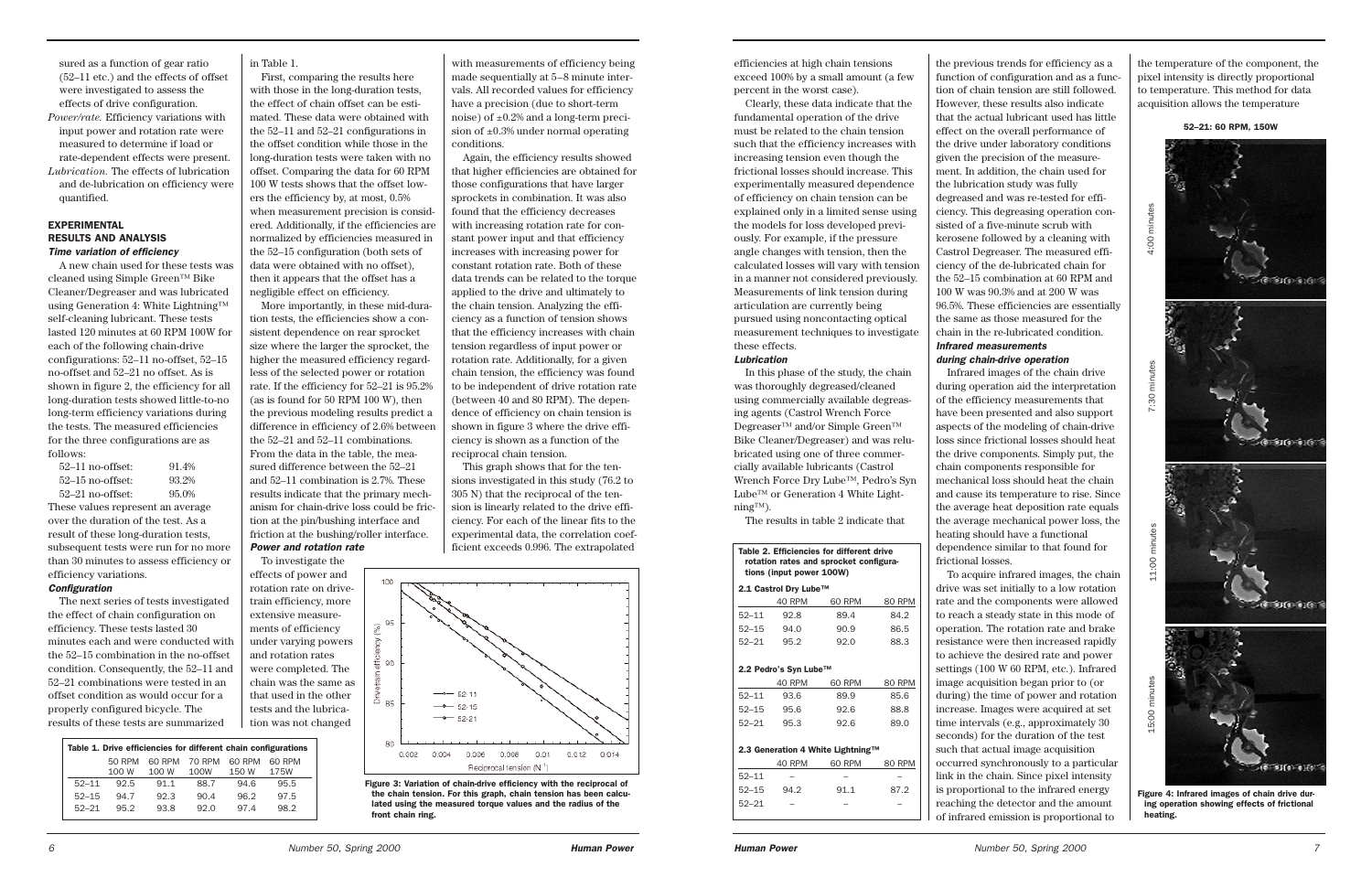tested using three different chain lubricants under a variety of test configurations. No significant quantifiable effect of lubrication could be inferred from these tests.

Infrared measurements of drive components indicate that frictional losses in the chain cause the chain temperature to rise during operation. This increase in temperature did not correlate with measured efficiencies under various conditions of operation. Infrared measurements on lubricated and delubricated chain links showed that the frictional heating did not depend on lubrication.

From the results of this study, it appears that the efficiency of the bicycle chain drive depends intimately on the chain operation as it engages and departs from the sprockets on the hightension part of the drive. Owing to the high efficiencies measured under high chain tensions, friction can account for only a few percent of the overall losses. Most probably, mechanical losses that are not converted to thermal energy in the drive account for the remainder of the measured loss.

### NOTES

†LabVIEW®, National Instruments

Corporation is a computer software program useful for running scientific instruments by computer. National Instruments Corp. See http://www.ni.com/labview for ven-

dor information.

### **REFERENCES**

Cameron, A. 1999. Measuring drivetrain efficiency, *Human Power* 46:5–7.

Hollingworth, N.E., and D.A. Hills. 1986a. Forces in heavy-duty drive chain during articulation. Instn Mech. Engrs, 200:C5, 367–374. Hollingworth, N.E., and D.A. Hills. 1986b. Theoretical efficiency of cranked link chain drive. Instn Mech. Engrs, 200:C5, 375–377. Juden, C. 1997. Measurements of efficiency of chain and shaft drives. http://www.soroos.net/hbs/chains/sn1 \_2\_2.html, (1997). Keller, J. 1983. Der Wirkungsgrad im Fahrradantrieb. *Radmarkt*, 12:71–73. Kidd, M., N. Loch, and R. Reuben. 1996. Bicycle chain efficiency. *The Engineering of Sport*, S. Haake, ed. Rotterdam: Balkema, 217–220. Kidd, M., N. Loch, and R. Reuben. 1998. Experimental investigation of bicycle chain forces. Submitted to *Experimental Mechanics*. Spicer, J., M. Ehrlich, J. Bernstein, C. Richardson, M. Fukuda, and M. Terada. June 1999. Efficiency and

energy loss location in bicycle chain drives. Submitted to the *Journal of Mechanical Design*.

Tordion, G.V. 1996. Chains. *Mechanical design handbook*. H.A. Rothbart, ed. McGraw Hill, 25.1–25.12.

Vogwell, J. 1994. Chain drives. *Rotary power transmission design*. K. Hurst, ed. McGraw-Hill Europe, 79–95.

Wilson, D.G.1999. Transmission efficiency, *Human Power* 48:20–22.

*———*

*\*Corresponding author: James B. Spicer, Associate Professor Dept. of Materials Science & Engineering The Johns Hopkins University, 3400 N. Charles St., Room 102 Maryland Hall, Baltimore, MD 21218, USA spicer@jhu.edu; 410-516-8524 The Hopkins group pursues work in pulsed and ultrafast (femtosecond) laser-based materials processing and characterization. In contrast, the expertise of the Shimano participants leans towards the design and manufacture of cycling components. All of the authors express their gratitude to the Baltimore Orioles for the use of Camden Yards where many fruitful technical discussions about this work were held.* 

## SUMMARY OF EQUATIONS



$$
\begin{array}{c|c}\n\hline\n2 & 0 \\
\hline\n\end{array}\n\left[\n\begin{array}{c}\n\frac{P_{frontA}}{P_{frontC}} \equiv 1.63 \\
\hline\n\end{array}\n\right]
$$
\nand\n
$$
\frac{P_{frontC}}{P_{frontC}} \equiv 1.28
$$
\n
$$
\frac{P_{frontC}}{P_{frontC}} \equiv 1.28
$$
\n
$$
\frac{1}{\sqrt{P_{nonC}}}\left[\cos\left(\frac{2\pi}{N_i} + \psi\right) - \sin\left(\frac{2\pi}{N_i} + \psi\right)\cot\varphi_i\right]\n\end{array}\n\right]
$$
\n
$$
\frac{\varphi_i/2}{\varphi_i/2} + \frac{\varphi_i/2}{\sin(\alpha_i + \psi)|} + \frac{\sin(\alpha_i + \psi)|}{\sin(\alpha_i + \psi)|}.
$$

increases in various components to be mapped as a function of time after imposition of the heat load.

Representative results are shown in figure 4 where a series of four infrared images from efficiency tests for the 52–21 configuration are shown. At the beginning of the test, the infrared images showed only variations of emissivity since all components were in thermal equilibrium. From these images (taken at the times indicated) various qualitative observations are given as follows.

- 1. The chain pins rapidly heat on the radial surfaces and reach near steady-state temperatures within 4–5 minutes.
- 2. At high chain tensions and low rotation rates, both the guide and the tension pulleys heat primarily from the chain.
- 3. Steady-state temperature conditions for the chain drive are established within approximately 15 minutes after the beginning of a test.

These observations are in general agreement with the proposed frictional-loss mechanisms. The rapid heating at the radial pin surfaces is consistent with heating at the pin-bushing interface. At low chain tensions, the frictional losses should be relatively low and the temperature rise in the chain should be low. At high chain tensions and low rotation rates, the frictional losses in the chain should be relatively high producing large temperature rises in the chain. The pulley-bearing losses should be relatively low. Even though the infrared images provide a wealth of qualitative information, quantitative analysis of chain-drive heating must be performed using the temporal evolution of pixel intensity.

In Fig. 5 the infrared pixel intensity for positions on a chain pin, on a pulley tooth and on the body of the pulley (midway between the bearing and the pulley teeth) are shown as a function of time for different input powers. These data were taken at 60 RPM

in the 52–21 configuration. These results clearly show that the chain pin rises in temperature more rapidly than the other locations regardless of the input power and indicate that heating results from frictional losses near the pin.

The data for the chain and the pulley tooth indicate that the component temperature rises with the input power. For the pulley tooth, at 50 W input power, the maximum pixel value is approximately 23 units; at 100 W, 35 units and at 150 W, 65 units. These results are in rough agreement with the loss models presented previously where the frictional losses are directly proportional to the input power.

Unfortunately, the power loss in each of these cases is not proportional to the input power owing to the dependence of efficiency on chain tension. Using measured values for efficiency under the conditions for the data in



Fig. 5 (97.2% for 150 W, 94.4% for 100 W and 85.5% for 50 W) indicates that 4.2 W of power were lost at 150 W input; 5.6 W at 100 W input and 7.3 W at 50 W input. Obviously, for a lower power loss, the temperature rise should be lower if the lost power is converted entirely to heat by frictional loss. It would be expected that the temperature rise would be lowest for the 150 W input test since the measured power loss is lowest for this case.

### DISCUSSION AND CONCLUSIONS

Tests of efficiency for the derailleurtype chain drive indicate that the overall efficiencies for the transfer of power from the front drive sprocket to the rear sprocket range from 80.9% to 98.6% depending on the conditions of drive operation. Primary factors affecting the efficiency include the sizes of the sprockets in the drive and the tension in the chain.

It was found that larger sprockets provide more efficient transfer of power while smaller sprockets proved to be less efficient. Simple, frictional loss models were developed that gave sprocket-size loss variations that agreed with those variations measured experimentally. Typically, a 2–5% loss difference was measured between the 52–11 and the 52–21 sprocket combinations depending on the drive operating conditions.

Experimental results indicated that the efficiency of the chain drive varied as a function of chain tension. It was found that the efficiency varied linearly with the reciprocal of the average chain tension with the highest efficiencies occurring at high chain tensions and lowest at low chain tensions. For example, the highest efficiency measured in the study, 98.6%, was measured at a chain tension of 305 N and the lowest, 80.9%, at 76.2 N.

It was found that chain-line offset and chain lubrication have a negligible effect on efficiency under laboratory conditions. Calculations of frictional loss resulting from offset indicate that this loss should be small compared to those produced by other mechanisms. This was verified experimentally. Lubrication effects on chain efficiency were

Figure 5: Variation of infrared emission with time during chain operation for different drive components. At time equal to 0 s, the chain drive was placed under full power loading.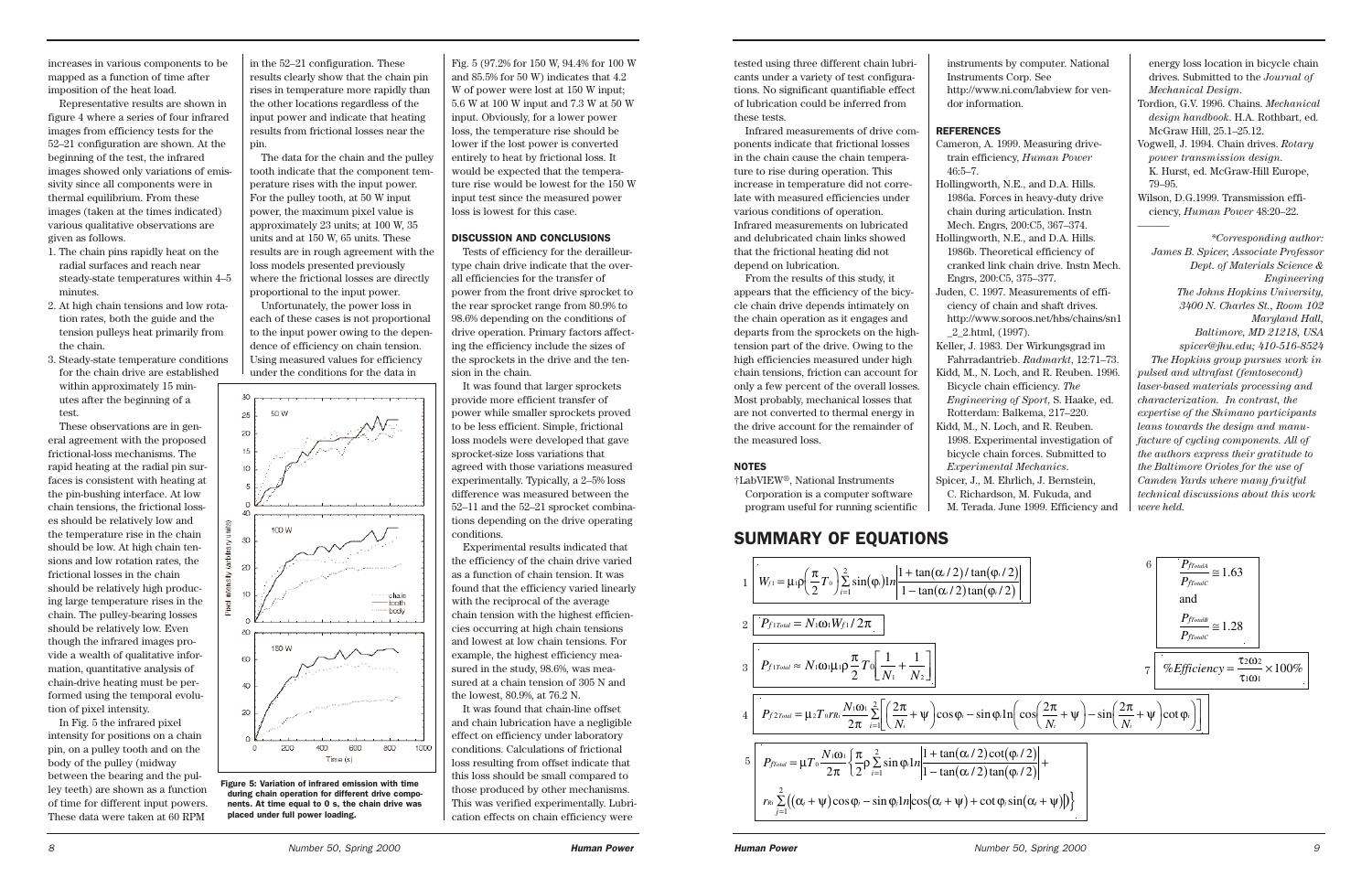ever, this changes the chainline and unless the bottom bracket is also widened it can result in difficult shifting and premature chain wear. Another solution to the problem of the DS being at a higher tension than the NDS is to use a "dishless" hub. A "dishless" hub must be a narrower hub. It has the NDS flange moved in closer so that it is the same distance from the rim center as the DS flange. However "dishless" hubs that are wider are known to be laterally stronger than narrow, dishless hubs.

Recently, offset rims (Ritchey, Bontrager) have been developed that have the spoke holes offset closer to the NDS (see figure 2). Both sides of the wheel are affected equally: the DS spokes are put at a steeper angle as the NDS spokes are put at a shallower one (see figure 1). This equalizes tension, reducing the failure rate of spokes on the DS due to fatigue. The ability of these rims to reduce the amount of dish is tested below.

### METHODS

Three 26x1.75 32-spoke rims were tested, two offset and one non-offset, for comparison. The offset rims were a Ritchey OCR (Off-Center Rim) and Bontrager Mustang Asym (Asymmetrical). The non-offset rim was a Matrix Singletrack. Each of these rims was built up 3X on a 32-spoke low-flange Suntour XC Pro hub with a 45-mm flange diameter, or spoke circle (measured center-to-center) using DT stainless-steel 14g spokes, 264-mm long. The Suntour hub measured 55 mm between flanges, center-to-center (see figure 1). The 55-mm distance was chosen because it was midway between the distances measured in a previous article. (The average for a 7-sp hub was 58.4

mm and the average for an 8-sp hub was 55.3 mm between the flanges, center-tocenter; Forbes 1998–99). A 135-mm axle length, locknut-to-locknut (see figure 1) was used at all times. Each wheel was tested at two different levels of dish approximating the mean freewheel thicknesses of 7-sp (44.5 mm) and 8-sp (48.0 mm) freewheels established previously (*Ibid*.). Dish was changed by moving spacers from one side of the axle to the other and redishing the wheel, e.g., the axle was first spaced for a 7-sp spacing on a 135-mm axle. The wheel was then dished using a Wheelsmith dishing gauge. The Ritchey OCR was the first to be built up and tested. A rim transfer for all subsequent rims used the same hub and spokes.

Previously we had suggested that wheel dish could be predicted from a hub's measurements which we expressed as a ratio (DS/NDS). To measure dish on wheels that are already built up we are expressing dish as the difference in spoke tension between the DS and the NDS (DS−NDS). All tension measurements were taken with a Wheelsmith spoke tensiometer. At each level of dish the wheel was measured at three levels of tension corresponding, e.g., to tensiometer readings of 75, 80 and 85 for the DS. A copper template insured that tensiometer readings were taken 30 mm from the rim edge. Each reading was

taken twice. If the two readings did not agree a third reading was taken. If there was any doubt about the reading on a spoke the procedure was repeated until a true reading was taken. After one level of dish was tested at three levels of tension the axle was respaced and the process repeated for the remaining levels of dish. Ea level of dish was established using a

135-mm-long axle (locknut-to-locknut) as the overall length.

### RESULTS

The chief interest for us was the difference in tension between the DS and the NDS. The mean spoke tension for each side of the wheel was first determined. Tension here is expressed as nominal tensiometer readings, not as Newtons or poundals. To measure dish the tension on the NDS (which was presumably less tight) was subtracted from the tension on the DS to determine the difference in tension. The accompanying figure (see figure 3) shows the tension differences between the DS and the NDS for two levels of dish corresponding to the mean 7-speed and 8-speed spacing. The two levels of dish are expressed in mm and measure the distance from the outside edge of the locknut on the DS to the flange center. Table 1 summarizes the data in figure 3. For both figure 3 and table 1, freewheel width (F/W width) is measured as the DS locknut-to-flange center in mm.

### **DISCUSSION**

Figure 3 plots dish as differences in spoke tension between the drive side and the non-drive side (DS-NDS). The graph plots three lines; one for a Bontrager Asym, a Ritchey OCR, and a standard non-offset rim. A front wheel,

|        | Table 1. Tension differences (DS-NDS) |      |            |      |             |      |
|--------|---------------------------------------|------|------------|------|-------------|------|
| #      | F/W                                   |      |            |      | % reduction |      |
| speeds | width                                 | Reg  | <b>OCR</b> | Asym | <b>OCR</b>  | Asym |
| 7-sp   | 44.5                                  | 12.9 | 3.3        | 5.6  | 74%         | 57%  |
| 8-sp   | 48.5                                  | 22.6 | 12.0       | 14.8 | 47%         | 35%  |
|        |                                       |      |            |      |             |      |



Figure 2. Offset rim: Bontrager Mustang (reproduced here with permission).



Figure 3. Tension differences (dish) for regular and offset rims.

### ABSTRACT

*Offset rims reduce the amount a rear wheel is dished. Two offset rims are tested and the results compared to a standard rim. Possible implications are discussed.* 

### INTRODUCTION

"Dish" in a bicycle wheel is a measure of its lack of symmetry. Usually this is given as a ratio of two lengths (defined later). Sometimes dish is also expressed as the ratio of, and as the difference of, the average spoke tensions on the drive side and the nondrive side of the hub. An undished wheel is one with the rim centered over the midpoint of the axle, not of the hub. In a front wheel, the rim is centered over both the axle and the hub. When viewed straight on the front wheel's rim can be seen to fall in the middle of the front hub, to rest equally between the flanges. A front wheel that is not centered on the axle cannot be centered in the frame or between the brake blocks.

In the rear wheel the rim is centered over the axle; it is not centered over the hub. This is the awkward solution to the problems posed by the development of the derailleur. Before the development of derailleurs both the front and rear wheels were centered over the hubs. With the development of derailleurs came multiple-cog freewheels which presented the problem of how to accommodate the additional cogs. Bicycle designers could do one of three things. For one, they could spread the stays and widen the rear axle to make room for the freewheel block. If they did this the bottom bracket would have to be widened also to keep the chain in line with the freewheel. Many consider wider bottom brackets harder to pedal. Their other choice was to center the rim over a very narrow hub. They could move the hub flange on the left side in by the same amount the freewheel block moved the right side hub flange in. However, wheels built with narrow

hubs are laterally weaker than wheels built with wide hubs. The idea they hit upon was a compromise; they spread the rear dropouts a little and narrowed the rear hub a little so they could move the whole hub over between the dropouts to make room for the freewheel.

One effect a freewheel has is to increase spoke tension on the right, or drive side (DS) relative to the left, or non-drive side (NDS). The ratio of DS/NDS measures what is commonly referred to as dish. In this ratio the two

distances are those from the plane of the rim centerline to the outside surfaces of the hub flanges. Increased freewheel width increases the severity of dish. The newer eight-speed freewheels require more dish than did older five speeds. Increased dish results in DS spokes being tighter. Cyclists are long familiar with the increased tendency for spokes to break on the freewheel side (Forbes 1998–99). One spoke manufacturer recommends 785-1079 N (176–243 lbf) spoke tension for the DS.1 This is well below the threshold for failure, established by Brandt as 2649 N (595 lbf) for lighter spokes and 3l39 N (706 lbf) for heavier spokes (Brandt 1983). Another spoke manufacturer specifies which hub to use and recommends the DS be tightened to 1079 N (243 lbf) and the NDS be tightened to 883 N (199 lbf). (This has the DS 22% tighter than the NDS.2) While this is a moderate amount of dish perfectly adequate for most applications it does not allow for differences in the amount of dish required resulting from hubs with different freewheel widths, axle lengths and distance between a hub's flanges. These are properties of the hubs and since it is rare for two hubs to have the same measurements no one can specify the tensions on each side of the wheel unless s/he also specifies which hub to use. Shraner (1999) gives the following tension recommendations for wheels with "normal rims". He recommends 900–1000 N (202–225 lbf) of tension for "normal rims" in the front wheel and in the rear wheel he recommends 600–700 N (135–157 lbf) for the NDS and between 1000–1100 N (225–247 lbf) for the DS (this has the DS between 57–66% tighter than the NDS; Schraner 1999). However, he does not specify which hub must be used to achieve this range of ratios.

Unequal spoke tension caused by rear-wheel dish has caused some manufacturers to experiment with previously rejected solutions. To make room for the wider freewheels some manufacturers have used longer rear axles. How-



# Offset rims reduce the amount of dish

### *by Vernon Forbes*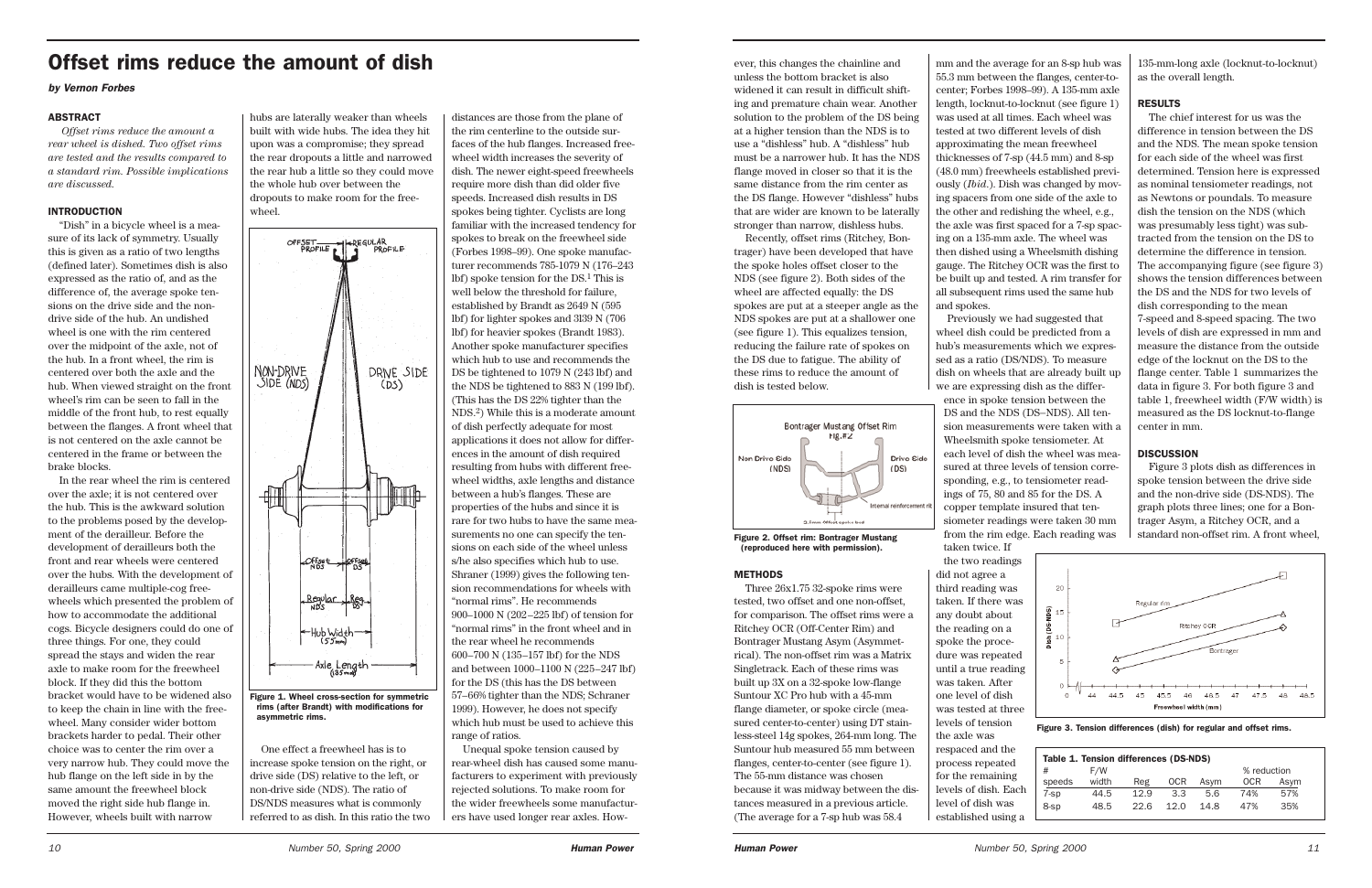the Ritchey front OCR is 24 mm wide, the same width as the Rock OCR we tested which is no longer made. Unlike the Rock OCR, it does not appear to have any internal reinforcing ribs and is eyeletted. Phil Wood is listed as offering a front hub threaded to accept a disc brake in both a dished and undished versions (Sutherland 1995). Looking at their dimensions it appears that the undished hub has a narrower hub shaft (flange-to-flange) than the dished hub. If it is for a dished front wheel then using an offset rim would be an ideal solution. The Ritchey literature used to claim a 3 mm reduction in dish for their rear wheel. Dished models of Phil Wood front-brake hubs threaded for a disk brake are dished between 2–13 mm, depending on the front axle length (locknut-to-locknut). Only two hubs had 2 mm dish and the other eight were 3 mm or more. The Sturmey-Archer BFC drum brake is dished 4 mm. We can think of no more appropriate a use for an offset rim than for a front wheel with a disc or drum brake. We have examined the benefits of offset rims in reducing rear-wheel dish only.

### BENDING-MOMENT ASYMMETRY

It is natural, however, to assume that if form follows function we would expect to be able to see the symmetry and balance reflected in force-balanced structures. In offset rims the spoke holes are drilled closer to one side. One cannot help but suspect for such a glaring asymmetry to somehow reflect an underlying unequal distribution of force, or lack of balance.

Offset rims have what can be called bending-moment asymmetry. N.B.: we make the distinction between vertical, or up-and-down bending moment and lateral, or side-to-side bending moment. The longer DS half of the rim the more bending-moment it has. The shorter the NDS half of the rim the less bendingmoment it has so that a vertical load, from, e.g., sitting on a bicycle, exerts more vertical bending-moment to the DS than the NDS side of the rim.

One possible effect of this is that every bump in the road would deform the longer DS more than it did the shorter NDS, relative to the centerline.

### **CONCLUSIONS** AND RECOMMENDATIONS

That said, any vertical loading will result in the rim having increased DS bending movement. At the very least this might result in increased denting ("flat spots") of the DS half of the rim

during cornering.

Vertical loads are thought to loosen the bottom most spokes making them likely to become unscrewed. Another possible effect of bending-moment asymmetry is that any vertical load will bend the rim on the DS and the spokes the DS might loosen more and their nipples be more likeley to unscrew. The wheel might be more likely to get out of true. Cornering, on the other hand, can subject the wheel to lateral loads. Right-hand bicycle turns increase the tension on the DS spokes in "tension peaks" as the wheel rotates while it leans into a turn. Now if the rim on the DS were also to experience some additional vertical bending in response to cornering then that would tend to loosen the spokes. So the "tension peaks" caused by lateral loading might be offset by any tension losses as a result of vertical loading. Brandt (1983) has suggested that fatigue is the result of the interaction between peak and baseline tension in a tension cycle. If this were so then we might expect that an offset rim might reduce the frequency of DS spoke failure in two ways. First, it would equalize spoke tension thus decreasing the baseline tension in DS spokes. Second, it would reduce the tension "peaks" experienced by the DS spokes during right-hand turns due to lateral movement because of the rim's increased complementary vertical bending movement during cornering. However, this is all highly speculative. The possible effects of bendingmoment asymmetry in offset rims are not known. Possible effects include the increased likelihood of rim dents on the DS as well as spokes

unscrewing on the DS due to vertical movement and a decreased incidence of fatigue failure due to vertical movement attenuating stress peaks caused by lateral movement during cornering. Despite our attempts to limit or control for tension differences, measurement error cannot be ruled out. We

found that even differences as small as 0.5 mm in axle spacing would affect tensiometer readings.

Offset rims were found to significantly reduce rear-wheel dish for both 7-sp and 8-sp spacing. The rims have additional application in reducing frontwheel dish induced by hub brakes.

### **NOTES**

- 1. Wheelsmith tensiometer: a professional wheelbuilding device for exact spoke-tension measurements [pamphlet; 1989]. Menlo Park, CA: Wheelsmith Fabrications, Inc. The pamphlet comes with the tensiometer, although it does not give a NDS tension recommendation. For more information, Wheelsmith Fabrications, Inc., 355l Haven Ave., Ste. R Menlo Park, CA 94025-l009 Telephone: 4l5-364-4930
- 2. *Mastering the art of wheelbuilding*. l996. DT Swiss Bike Technology USA and Campagnolo. Certification seminar brochure. Extreme Skills Seminars and Extreme Exposure Promotions. Grand Junction, CO: LLC, p. 11.
- 3. Bontrager components nineteen ninety nine [promotional pamphlet], p. 11. See also www.bontrager.com.
- 4. Ritchey web site: http://www.ritcheylogic.com/products/components/n\_ri ms/home\_rims.htm.

### REFERENCES

- Brandt, Jobst. 1983. *The bicycle wheel*, rev. ed. Menlo Park, CA: Avocet, p. 131. A book no wheelbuilder's library is complete without.
- Forbes, V. 1998–99. Predicting wheel strength from hubs. *Human Power*. 46:8–10.
- Schraner, G. 1999. *The art of wheelbuilding*. Denver: Buopane Publications, p. 44. Recent publication from DT with many insider tips from the European professional racing circuit.
- Sutherland, H. 1995. *Sutherland's handbook for bicycle mechanics*, 6th ed. Berkeley: Sutherland Publications, pp. 11–25 *ff.*

F/W Center Center Standard OCR Asym speeds width to DS to NDS (DS-NDS) (DS-NDS) (DS-NDS) 7-sp 44.5 23 mm 32 mm 9 mm 6 mm 6.5 mm 8-sp 48.5 19 mm 36 mm 17 mm 14 mm 14.5 mm

or any wheel with no dish would plot a value at zero. The higher the number the more severely a wheel is dished. Less dish is desirable. What is obvious is that the non-offset rim has the greatest tension differences, for all levels of dish. Both the offset rims show a significant reduction in dish. While both offset traces are below the standard rim trace, the Ritchey rim trace is below the Bontrager rim trace.

There exist a number of differences between these two rims which may explain our findings. Bontrager advertises his rims as having 2.5 mm of offset,3 while Ritchey ads used to claim a 3-mm reduction in dish; they currently advertise a 50% reduction in dish.4 One possible explanation is rim width. Our measurements showed the Bontrager Mustang was 21.8 mm wide and the Ritchey Rock OCR was 24 mm wide. With a wider rim you can move the spokes further over to the NDS. While the Bontrager rim is 2.2 mm narrower it has only 0.5 mm more dish than a Ritchey. There is a weight penalty for a wider rim. We measured the Bontrager at 415 g (he advertises 430 g) and the Ritchey at 484 g. Wider rims are laterally stronger. In terms of height the Ritchey advertises 12 mm height and the Bontrager advertises 13 mm height. Deeper rims are radially stronger. Both rims are made from 6061-T6 aluminum alloy.

Offset rims have been criticized by some as being weaker because they lack ferrules, or "spoke sockets" that join the upper and lower parts of a boxsection rim so the spoke pulls on both sections of the box-section rim. In answer to this both rims come with "internal reinforcements". Figure 2 depicts a rib which joins the top and bottom as did Wilderness Trail Bikes (WTB) in its PowerBeam rim. Bontrager rims use one rib ("dual cavity" or double box) while Ritchey rims currently

use two ("triple box"). The ability of internal reinforcing ribs to act like a ferruled rim is unclear. While we cannot be sure if our Ritchey OCR is triple box or not it would help explain why the Ritchey is

nearly 70 g heavier. This is in light of the fact that while the Bontrager is eyeletted the Ritchey is not.

The graph illustrates that for all freewheel thicknesses, offset rims give a dramatic reduction in dish, as measured as tension differences. Because the Ritchey yields lower values presumably the spoke holes are more offset. Although both offset rims reduced dish compared to the standard rim the Ritchey had slightly lower tensiometer readings. Compared to the Bontrager rim, the Ritchey readings were 2.3 lower for 7-sp spacing and 2.8 lower for 8-sp spacing rim. This, however, may be due to the Ritchey's being a wider and heavier rim.

### DISH AS HUB MEASUREMENTS

Several claims are made for Ritchey OCR rims. One of them is that the Ritchey OCR rim will reduce dish from 6 mm to 3 mm using a Ritchey hub; a 50% reduction. We previously found that the dish on most hubs is considerably more than 6 mm. We surveyed the same 74 hubs we did in a previous study (Forbes 1998–99).

Table 2 summarizes the actual average amount of dish expressed as distance measurements for 74 hubs with a 55-mm-wide hub on a 135-mm axle we previously examined. We see from the table that actually the Ritchey OCR would reduce dish from 9 mm to 6 mm on a typical 7-speed and from 17 mm to 14 mm on a typical 8 speed. These were reflected in lower tension differences. Inspection of table 1 reveals that when compared to a conventional rim, the Ritchey OCR rim yielded a 9.6 smaller difference in tensiometer readings for 7-sp spacing, (a 74% reduction) and a 10.6 difference in tensiometer readings for 8-sp spacing, (a 47% reduction).

### CAUSES OF DISH

The utility of these rims may be especially suited to wide rear hubs. Previously we noted how dish is the result of several variables (*Ibid*.). For any given freewheel both freewheel thickness and hub width contribute to dish in different ways.

Consider the effects of both freewheel thickness and hub width on dish. Increasing the freewheel thickness moves the entire hub over to make room for it. This pushes the DS flange in closer to the rim center as the NDS flange is pushed further from the rim center. By comparison, increasing the hub width affects dish by pushing the NDS flange further away from the rim, leaving he DS flange alone. Because freewheel thickness affects both flanges and hub width affects only one flange we view freewheel thickness to affect hub dish at twice the rate of hub width. It is for this reason that we have suggested that increasing hub width was not half as bad as increasing freewheel width.

The ability of an offset rim to attenuate dish depends on the source of the dish. Because offset rims affect spokes on both flanges an offset rim would reduce freewheel-induced tension differences at the same rate as the freewheel causes them. By comparison, hub-width-induced tension differences affect only one flange and offset rims attenuate dish by affecting both flanges. We would expect for offset rims to reduce hub-induced dish at twice the rate caused by hub width. Offset rims would be twice as effective in attenuating hub-induced dish as they are in attenuating freewheel-induced dish. That said, it is reasonable for offset rims to make for an increased widespread application of wider hubs, with all the benefits of increased lateral strength.

Offset rims may find an additional

application for offsetting front-wheel dish induced by disk brakes. During the preparation of this article both Ritchey and Bontrager each introduced rims for use with a front disk brake. Interestingly,

Table 2. Dish measured as distance difference (DS-NDS)

Difference (DS-NDS)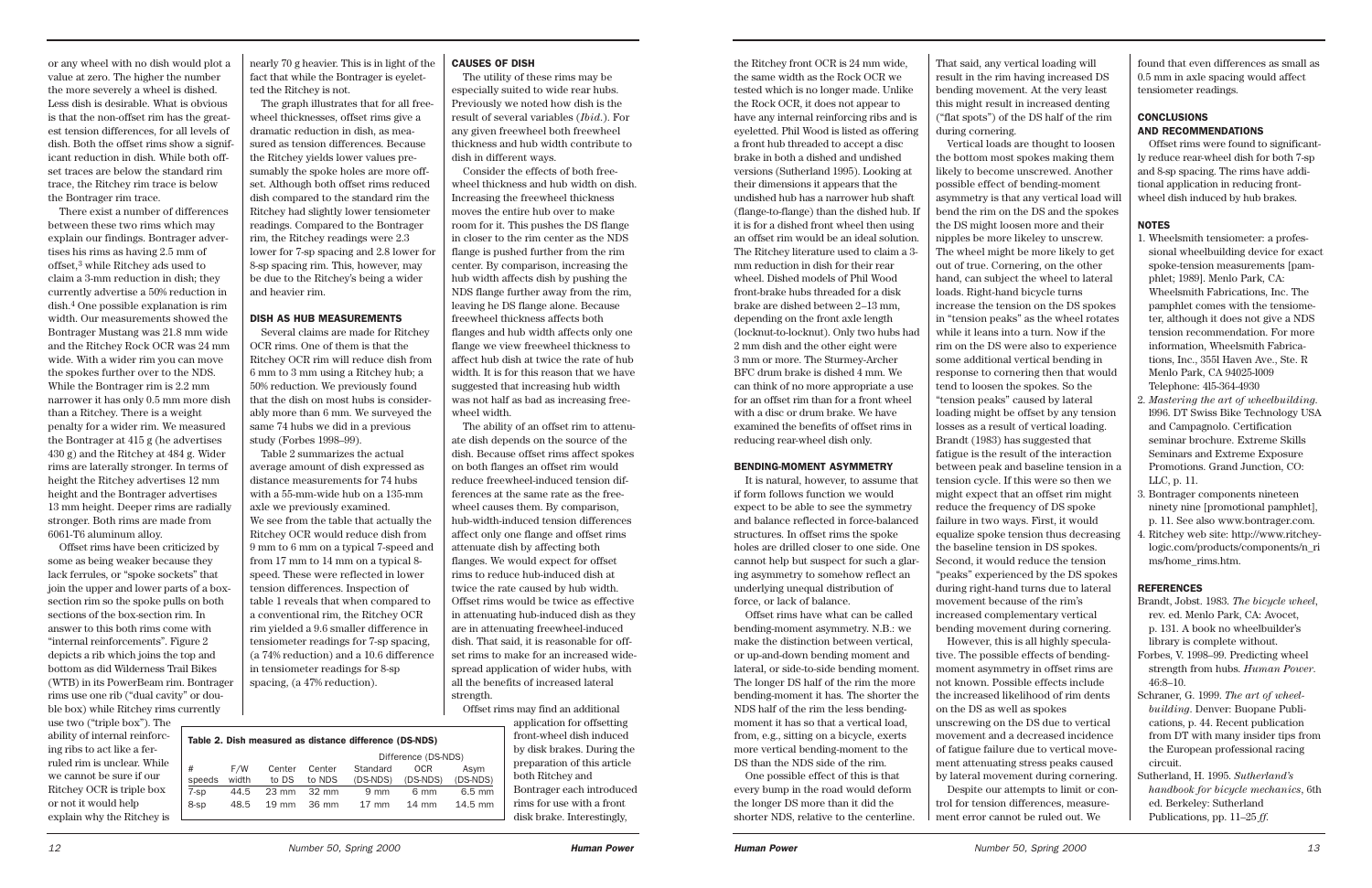### ACKNOWLEDGMENTS

The author thanks David Gordon Wilson for his invaluable comments during the preparation of this article, Helios Studios in Columbia, MO, John W. Stephens of Garden Grove, CA, and Jean Seay of San Luis Obispo, CA, for their assistance in the preparation of this article.

Figure 1 is after *The Bicycle Wheel* by Jobst Brandt and appears by his courtesy and with his permission. The author thanks him for his comments in reading an advance copy of this article.

Figure 2 is after the Bontrager Components homepage, http://www.bontrager.com, and appears courtesy of Keith Bontrager and with his permission.

The author thanks Tryathletics in Columbia, Missouri, without whom this article would not be possible.

———

*Vernon is a bike mechanic in Columbia, Missouri. Requests for reprints should be sent with a with a self-addressed envelope and sufficient postage (two international postal reply coupons for outside the USA) to him at:*

> *—Vernon Forbes 1007 Grand Ave Columbia, MO 65203-4025 USA Telephone: 573-442-0687 vforbes@coin.org*

### *UPDATE*

### From Anil Rajvanshi, author of Cycle Rickshaws, HP 49 (Winter 1999–2000)

I liked your comment on poor quality of present cycles and am trying to make rickshaws keeping this point of view very much in mind. The consumer movement is catching up in India and a couple of two-wheeler manufacturers have been taken to court for poor manufacturing. I hope the same could be done for cycles and rickshaws.

We are now putting twenty MAPRs in Lucknow and will be very interested in sharing our experiences with your readers. I plan to visit the US this summer and would like to meet interested people.

> *With warm regards, —Anil Rajvanshi anilrajvanshi@vsnl.com*

### INTRODUCTION

 $Prr = Crr x W \times V$  (times a constant for users of ancient units *–ed.*)

I have been a research and development engineer for many years, and when I started recumbent racing about fourteen years ago, it was only natural for me to want to obtain reliable data on cycling performance. The most important factor is aerodynamics, and I addressed the measurement of aerodynamic drag in the real world by doing coast-down tests. The procedure for this is described in "So you want to build an HPV", (p. 40 ff) a publication of the British Human Power Club. For an accurate drag result you also need to know the rolling-resistance values for the tyres. As you go faster, the rolling resistance becomes more important and it is therefore vital to have accurate data on which to base a tyre choice. It was this requirement that led to study and analysis to derive an accurate and repeatable test procedure for measuring rolling resistance.

> Time lost for tyre  $a' = [Pr(fyre 'a')]$ –Prr(Vredestein)] x 60/28

The testing has all been done with racing in mind. For touring or commuting other factors such as wear resistance, puncture resistance, grip in the dry and wet, and cost, come into consideration for tyre choice.

### TESTING PROCEDURE

The tyre-testing procedure involves rolling the tyre/wheel combination along a flat surface and so represents the real case of using the tyre on the road. The tyre is also loaded with a representative weight and starts rolling at a controlled initial speed. The distance that the tyre rolls is inversely proportional to the rolling resistance. The rolling-resistance coefficient is derived from knowing the initial speed and the distance that the tyre rolls.

The speed of rolling in the tests is slow so that aerodynamic forces are negligible. The flat surface used is fairly smooth concrete in my local aircraftfactory workshop, and is reasonably representative of a smooth tarmac road surface. In any event, as all the tests are performed in exactly the same place, they all relate to one another.

The power to propel tyres along the road (Prr), is directly proportional to the rolling-resistance coefficient (Crr), the weight of the vehicle plus rider (W), and also the speed of the vehicle (V).

The power absorbed is the same whether the vehicle has two, three or four wheels (so long as they are perfectly aligned, as the author confirms below *–ed.*). In the table, the power is computed in watts for the cases of (1) vehicle plus rider weighing 185 lb (84 kg) at road speeds of 20 mph, 25 mph and 30 mph (32 kph, 40 kph and 48 kph, respectively); and (2) vehicle plus rider weighing 200 lb (91kg) at road speeds of 30 mph, 40 mph and 50 mph (48 kph, 64 kph and 80 kph, respectively) which is relevant to faired vehicles.

### TIME LOST

The time-lost column gives a practical appreciation of the importance of the rolling resistance of the tyre by showing the time lost by each of the tyres against the best tyre listed (the last tyre in the list), over a distance of 10 miles (16 km). The base time for 10 miles at 25 mph is 24.00 minutes.

The time lost is derived from aerodynamic-drag values obtained in coastdown test results (see reference below) using my own racing recumbent. Data from the test will predict the power required to ride along a level road at 25 mph and 24 mph. The difference in these two values was 28 watts for my recumbent with the average tyres that were fitted at that time. The time taken to ride 10 miles at 24 mph is 25.00 minutes. The time-lost column is calculated by proportion of the power absorbed by each of the tyres compared to the Vredestein Fortezza Piste:

It can be seen that using the wrong tyres can easily cause one to lose over a minute over the 10 miles.

# Rolling resistance of bicycle tyres

*by John Lafford*

diameter tires".

My questions relate primarily to accuracy and meaningful precision of his data.

How repeatable is his test? The fact that an increasing series of inflation pressures leads to a decreasing series of rolling resistance coefficients suggests that his final digit is meaningful (+0.0001). However it would be good to have a statement from John about how well his tests repeat, what averaging he employs, etc. How accurate is his test? Here my questions spring from a couple of disparate perspectives.

1. How do his numbers compare with others'? He gives "good 700C" numbers of 0.0043–0.0046; however some other sources give numbers 0.0019–0.0033.

His best Moulton number is 0.0079 whereas Kyle has given 0.0030 and Burke gave 0.0038. I would feel better if Lafford had been able to duplicate some other accepted result.

2. Has he taken care to eliminate some of the "obvious" errors one expects in this kind of low-speed, "coasting to rest" test? Low-speed rolling is strongly affected by minor (invisible) slopes. (In the hallway at Cornell, for example, there was an invisible dip that would clearly accelerate a rider.) His results lose force if either (a) the paths differ from time to time or (b) in going down and up, some wheels "stall" while others just manage to "crest" a rise and travel much further. Also, I wonder how the wheel is balanced and guided as it comes to rest. The normal way is to make a tricycle, but then there is an issue of drag from the support wheels (particularly if their alignment is faulty). That support drag could perhaps be subtracted, but only if it was known with high accuracy. In my own researches I had hoped to try castering one of the two lightly loaded support wheels, but never got around to it. Finally some comments about conditions:

• Because the measurement was taken at low speed, then the high-speed calculations should have a disclaimer. Kyle believes there is a speed effect, for example.

### COMMENTARY ON THE TABLE

- 1. Some of the tyres are tested at pressures above the manufacturer, srecommended pressure. This was done for scientific interest. This does not imply approval of operating tyres above the manufacturer, s recommended pressure.
- 2. Most of the tyres are tested at several pressures to show the effect of pressure on rolling performance.
- 3. The list includes the effect of grinding the tread down on some tyre types. This simulates the effect of tyre wear. This generally gives an improvement in rolling performance. In some cases it is not beneficial as the tyre sidewall flexibility may be a more important factor in absorbing energy as the tyre rolls.
- 4. The list includes some examples of the effect of using latex inner tubes instead of butyl inner tubes. Generally, the latex tube will give an improvement. However, if the tyre has a thick tread, this will dominate the energy absorption, and latex will show no benefit. Latex gives a good improvement where the tyre tread is thin and flexible so that the reduction in energy caused by substituting the butyl tube can be seen.
- 5. The 700c tyres shown are among the very best on the market. Most 700c tyres are not nearly as good as these. Some 700c tyres are very poor. Do not be misled into thinking all 700c tyres are good just because the three shown are good.
- 6. General rules for good rolling performance:

a. thin-tread-thickness tyres roll better;

b. fat-section tyres roll better;

c. knobbly tyres roll badly; d. Kevlar™ often gives poor rolling performance (except Vittoria); and e. used tyres roll better than new tyres as they are thinner, and therefore more flexible.

7. One cannot assume that all tyres from a particular manufacturer are fast or slow. Generally they have a range of rolling performance that does not necessarily have any relationship with the company's advertising claims.

8. For additional rolling-resistance data, see reports in the following British magazines: *Cycling Plus*, issue 62 (Feb. '97) "Winter tyres"; *Cycling Plus*, issue 68 (Mid-summer '97) "Road tyres"; *Cycling Plus*, issue 81 (Aug '98) "Time-trial tyres"; *Total Bike*, issue 6 (Oct '97) "MTB tyres"; and *BHPC Newsletter*, issue 58, "MTB tyres". 9. Thanks are due to the following for the loan of tyres for testing: Hilary Stone, Richard Grigsby, John Kingsbury, Michelin Tyres, Cambrian Tyres, Dillglove (Nokian tyres).

———— *John Lafford <jalafford@aol.com> John Lafford is an engineer who has been building and racing recumbents for 14 years. He is interested in all the technical aspects of cycling with emphasis on efficiency of operation. He has built two- and three-wheeled recumbents, both faired and unfaired, and also works on power-assisted bikes and trikes. He also takes part in timetrial events using a cross-shapedframe design of bicycle produced by his own Arrow Bicycle Company.*  ————

(Editor's note: discussion of contributions is always welcome in letters to *Human Power*. John Lafford's contribution included values that varied from those of others, and I asked Jim Papadopoulos to comment. Then I sent his comments to John for a response. I would like to thank both for their courtesy in discussing the results and in allowing us to publish their remarks. *—Dave Wilson)*

### Note on Lafford's paper and spreadsheet

by Jim Papadopoulos

It is always heartening to see evidence of a great deal of careful testing. I appreciate that Lafford actually did something, rather than just talk about it (as I am prone to do). Of course his numbers raise a host of questions. None of these are criticisms per se, but the answers might help establish how reliable his results really are.

I did not grasp immediately that his focus was primarily on small wheels. Spreadsheet and article should perhaps be called "Rolling resistance of small- *Turn to page 18*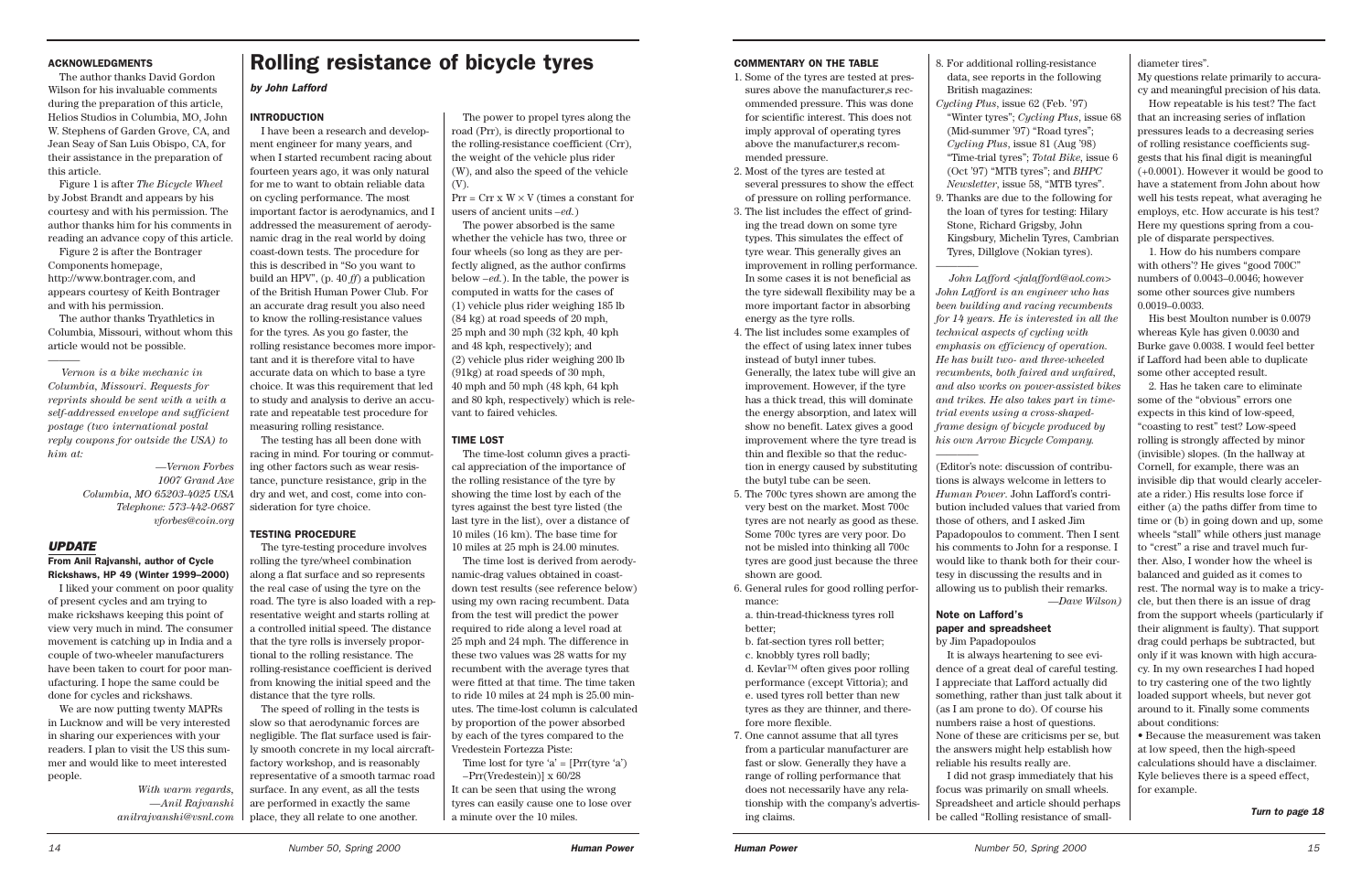# Rolling resistance of tyres - test data

*© John Lafford, Nov 1999*

Generally available recumbent tyres<br>(Butyl inner tubes unless stated)

Rolling resistance power absorbed Unfaired wgt = 185 lb/84 kg / Faired wgt = 200 Lb/91 kg

|                                                  |                  |            |                              |          |           |            |            |            |            | Time lost @                   |
|--------------------------------------------------|------------------|------------|------------------------------|----------|-----------|------------|------------|------------|------------|-------------------------------|
|                                                  |                  | Test       |                              | Prr      | Prr       | Prr        | Prr        | Prr        | Prr        | 25mph                         |
|                                                  |                  | pres-      | Rolling                      | 20mph    | 25mph     | 30mph      | 30mph      | 40mph      | 50mph      | over                          |
|                                                  |                  | sure       | res coef. 32kmh <sup>+</sup> |          | 40kph     | 48kph      | 48kph      | 64kph      | 80kph      | $10 \text{ mi.}$ <sup>#</sup> |
| <b>Tyre name</b>                                 | <b>Size</b>      | $psi^*$    | <b>Crr test</b>              | watts    | watts     | watts      | watts      | watts      | watts      | sec.                          |
| IRC Road Lite (new)                              | 20" x 1 1/8"     | 100        | 0.0090                       | 66       | 82        | 99         | 107        | 143        | 178        | 92                            |
| IRC Road Lite (new)                              | 20" x 1 1/8"     | 115        | 0.0089                       | 65       | 82        | 98         | 106        | 141        | 176        | 90                            |
| Conti Top Touring (new)                          | 37-406           | 70         | 0.0092                       | 68       | 84        | 101        | 110        | 146        | 183        | 96                            |
| Conti Top Touring (new)                          | 37-406           | 90         | 0.0079                       | 58       | 73        | 87         | 94         | 126        | 157        | 71                            |
| IRC Road Lite (old)                              | 20" x 1 1/8"     | 100        | 0.0068                       | 50       | 63        | 75         | 81         | 108        | 136        | 49                            |
| IRC Road Lite (old)                              | 20" x 1 1/8"     | 115        | 0.0064                       | 47       | 59        | 71         | 77         | 102        | 128        | 41                            |
| Michelin                                         | 28-440           | 70         | 0.0078                       | 57       | 71        | 86         | 93         | 123        | 154        | 68                            |
| Michelin                                         | 28-440           | 90         | 0.0071                       | 52       | 65        | 78         | 84         | 112        | 141        | 54                            |
| Tioga Comp Ramp (new)                            | $20 \times 17/8$ | 85         | 0.0080                       | 59       | 73        | 88         | 95         | 127        | 159        | 72                            |
| Tioga Comp Ramp (new)                            | 20 x 1 7/8       | 100        | 0.0079                       | 58       | 73        | 87         | 95         | 126        | 158        | 71                            |
| Hutchinson HP 25                                 | 25-451           | 115        | 0.0080                       | 59       | 74        | 88         | 95         | 127        | 159        | 73                            |
| Hutchinson HP 25                                 | 25-451           | 90         | 0.0089                       | 65       | 81        | 98         | 106        | 141        | 176        | 89                            |
| Hutchinson HP 25                                 | 25-451           | 100        | 0.0086                       | 63       | 79        | 95         | 103        | 137        | 171        | 84                            |
| Conti Top Touring (new)                          | 37-406           | 70         | 0.0090                       | 66       | 83        | 99         | 108        | 143        | 179        | 93                            |
| Conti Top Touring (new)                          | 37-406           | 90         | 0.0081                       | 60       | 74        | 89         | 97         | 129        | 161        | 74                            |
| Conti Top Touring (new)                          | 37-406           | 100        | 0.0080                       | 59       | 74        | 89         | 96         | 128        | 160        | 73                            |
| Conti Top Touring (new)                          | 37-406           | 115        | 0.0084                       | 62       | 77        | 93         | 100        | 133        | 167        | 80                            |
| Michelin (450 x 28A)                             | 28-390           | 100        | 0.0065                       | 48       | 60        | 72         | 78         | 104        | 130        | 43                            |
| Michelin (450 x 28A)                             | 28-390           | 115        | 0.0064                       | 47       | 59        | 71         | 77         | 102        | 128        | 42                            |
| Conti Grand Prix (new)                           | 28-406           | 100        | 0.0072                       | 53       | 67        | 80         | 86         | 115        | 144        | 57                            |
| Conti Grand Prix (new)                           | 28-406           | 120        | 0.0067                       | 49       | 61        | 74         | 80         | 106        | 133        | 47                            |
| Conti Grand Prix (new)                           | 28-406           | 140        | 0.0066                       | 49       | 61        | 73         | 79         | 105        | 132        | 45                            |
|                                                  |                  | 40         |                              |          |           | 126        |            |            |            |                               |
| Vee Rubber (new)                                 | 20 x 2.125       |            | 0.0114<br>0.0105             | 84<br>77 | 105<br>96 |            | 136<br>125 | 181<br>167 | 226<br>209 | 139                           |
| Vee Rubber (new)                                 | 20 x 2.125       | 60<br>80   | 0.0097                       | 72       | 89        | 116<br>107 | 116        |            |            | 122<br>107                    |
| Vee Rubber (new)                                 | 20 x 2.125       |            | 0.0078                       |          | 72        |            |            | 155        | 193        |                               |
| Primo 16 x 1 3/8 (new)<br>Primo 16 x 1 3/8 (new) | 37-349           | 100<br>110 |                              | 57<br>52 | 65        | 86<br>78   | 93<br>85   | 124<br>113 | 155<br>141 | 69                            |
|                                                  | 37-349<br>37-349 | 120        | 0.0071<br>0.0070             | 52       |           | 78         | 84         | 112        | 140        | 55                            |
| Primo 16 x 1 3/8 (new)                           |                  |            |                              |          | 65        |            |            |            |            | 54                            |
| Tioga Comp Pool (new)                            | 20 x 1.75        | 90         | 0.0074                       | 54       | 68        | 81         | 88         | 117        | 146        | 60                            |
| Tioga Comp Pool (new)                            | 20 x 1.75        | 100        | 0.0071                       | 52       | 65        | 78         | 84         | 113        | 141        | 54                            |
| Tioga Comp Pool (new)                            | 20 x 1.75        | 110        | 0.0069                       | 51       | 63        | 76         | 82         | 110        | 137        | 51                            |
| Tioga Comp Pool (new)                            | 20 x 1.75        | 120        | 0.0065                       | 48       | 60        | 72         | 78         | 103        | 129        | 43                            |
| Kenda w. tread ground off                        | 16 x 1.75        | 80         | 0.0068                       | 50       | 63        | 76         | 82         | 109        | 136        | 50                            |
| Kenda w. tread ground off                        | 16 x 1.75        | 90         | 0.0064                       | 47       | 59        | 70         | 76         | 101        | 127        | 41                            |
| Kenda w. tread ground off                        | 16 x 1.75        | 100        | 0.0066                       | 48       | 60        | 72         | 78         | 104        | 130        | 44                            |
| Michelin Hilite S'compHD                         | 650 x 20c        | 100        | 0.0062                       | 45       | 57        | 68         | 74         | 98         | 123        | 36                            |
| Michelin Hilite S'compHD                         | 650 x 20c        | 110        | 0.0058                       | 43       | 53        | 64         | 69         | 92         | 115        | 29                            |
| Michelin Hilite S'compHD                         | 650 x 20c        | 120        | 0.0055                       | 40       | 50        | 60         | 65         | 87         | 109        | 22                            |
| Hutchinson HP 25                                 | "600A x 24"""    | 100        | 0.0070                       | 52       | 65        | 77         | 84         | 112        | 140        | 53                            |
| Hutchinson HP 25                                 | "600A x 24"""    | 120        | 0.0068                       | 50       | 63        | 76         | 82         | 109        | 136        | 50                            |
| Hutchinson HP 25                                 | "600A x 24"""    | 140        | 0.0068                       | 50       | 63        | 75         | 81         | 109        | 136        | 50                            |
| Primo V Monster (new)                            | 20 x 1.75        | 65         | 0.0074                       | 55       | 68        | 82         | 89         | 118        | 148        | 61                            |
| Primo V Monster (new)                            | 20 x 1.75        | 80         | 0.0078                       | 57       | 72        | 86         | 93         | 124        | 155        | 68                            |
| Michelin                                         | 600 x 28A        | 80         | 0.0075                       | 55       | 69        | 83         | 89         | 119        | 149        | 62                            |
| Michelin                                         | 600 x 28A        | 100        | 0.0072                       | 53       | 66        | 79         | 86         | 115        | 143        | 57                            |
| Primo w/ground off tread                         | 37-349           | 85         | 0.0066                       | 49       | 61        | 73         | 79         | 106        | 132        | 46                            |
| Primo w/ground off tread                         | 37-349           | 100        | 0.0063                       | 47       | 58        | 70         | 76         | 101        | 126        | 40                            |
| Primo w/ground off tread                         | 37-349           | 110        | 0.0064                       | 47       | 59        | 70         | 76         | 102        | 127        | 41                            |
| Primo w/ground off tread                         | 37-349           | 120        | 0.0060                       | 44       | 55        | 66         | 71         | 95         | 119        | 33                            |
| Primo w/ground off tread                         | 37-349           | 140        | 0.0060                       | 44       | 55        | 66         | 71         | 95         | 119        | 33                            |
| Moulton Wolber line tread (new)                  | $17 \times 11/8$ | 70         | 0.0092                       | 68       | 85        | 102        | 110        | 147        | 184        | 97                            |
| Moulton Wolber line tread (new)                  | $17 \times 11/8$ | 100        | 0.0084                       | 62       | 78        | 93         | 101        | 134        | 168        | 81                            |
| Moulton Wolber line tread (new)                  | $17 \times 11/8$ | 120        | 0.0079                       | 58       | 73        | 87         | 94         | 126        | 157        | 71                            |
| Primo w/ground off tread, latex tube 37-349      |                  | 100        | 0.0066                       | 49       | 61        | 73         | 79         | 106        | 132        | 46                            |

 $*$  1 bar = 14.5 psi;  $\dagger$  1 m/s = 3.6 kmh;

‡ compared with the time using the tyre (at the same power input) with lowest Crr, the last entry in the table

| Time lost @<br>Test<br>Prr<br>Prr<br>Prr<br>Prr<br>Prr<br>Prr<br>25mph<br>25mph<br>20mph<br>30mph<br>30mph<br>50 <sub>mph</sub><br>pres-<br>Rolling<br>40mph<br>over<br>res coef. 32kmh <sup>+</sup><br>40kph<br>48kph<br>48kph<br>$10 \text{ mi}$ . $\text{m}$<br>64kph<br>80kph<br>sure<br><b>Size</b><br>psi*<br><b>Crr test</b><br>watts<br>watts<br>watts<br>watts<br>watts<br>watts<br>sec.<br>0.0061<br>56<br>67<br>121<br>35<br>Primo w/ground off tread, latex tube 37-349<br>120<br>45<br>73<br>97<br>53<br>0.0058<br>42<br>64<br>69<br>92<br>115<br>29<br>Primo w/ground off tread, latex tube 37-349<br>140<br>0.0069<br>51<br>76<br>50<br>37-406<br>90<br>63<br>82<br>109<br>137<br>0.0067<br>49<br>62<br>74<br>107<br>134<br>47<br>37-406<br>100<br>80<br>70<br>120<br>0.0064<br>47<br>58<br>76<br>101<br>126<br>40<br>Vredestein Monte Carlo (new)<br>37-406<br>0.0059<br>43<br>54<br>65<br>70<br>94<br>31<br>600 x 28A<br>100<br>117<br>58<br>Hutchinson<br>600 x 28A<br>120<br>0.0052<br>38<br>48<br>62<br>83<br>104<br><u>18</u><br>71<br>153<br>67<br>Conti Grand Prix w/latex tube<br>28-406<br>0.0077<br>57<br>85<br>92<br>123<br>100<br>77<br>52<br>28-406<br>125<br>0.0069<br>51<br>64<br>83<br>110<br>138<br>Conti Grand Prix w/latex tube<br>0.0067<br>47<br>Conti Grand Prix w/latex tube<br>28-406<br>140<br>49<br>61<br>74<br>80<br>106<br>133<br>72<br>44<br>100<br>0.0065<br>48<br>60<br>78<br>104<br>130<br>Schwalbe Spezial City Jet (used)<br>32-406<br>70<br>39<br>46<br>58<br>75<br>100<br>126<br>Schwalbe Spezial City Jet (used)<br>32-406<br>120<br>0.0063<br>72<br>76<br>91<br>131<br>78<br>Nokian City Runner (new)<br>40-406<br>0.0083<br>61<br>99<br>164<br>0.0078<br>58<br>72<br>86<br>93<br>124<br>156<br>69<br>Nokian City Runner (new)<br>40-406<br>100<br>113<br>55<br>0.0071<br>52<br>65<br>78<br>85<br>141<br>Nokian City Runner (new)<br>40-406<br>120<br>91<br>78<br>50<br>0.0083<br>61<br>76<br>132<br>Nokian Mount & City (new)<br>47-406<br>99<br>165<br>79<br>57<br>Nokian Mount & City (new)<br>47-406<br>80<br>0.0072<br>53<br>66<br>86<br>114<br>143<br>63<br>75<br>49<br>0.0068<br>50<br>81<br>109<br>136<br>Nokian Mount & City (new)<br>47-406<br>100<br>58<br>47-406<br>120<br>0.0063<br>47<br>70<br>76<br>101<br>126<br>40<br>Nokian Mount & City (new)<br>Nokian Mount & Ground (used)<br>47-406<br>45<br>0.0104<br>76<br>95<br>114<br>124<br>165<br>206<br>119<br>0.0100<br>73<br>92<br>110<br>119<br>159<br>198<br>112<br>Nokian Mount & Ground (used)<br>47-406<br>80<br>66<br>82<br>47-406<br>0.0089<br>99<br>107<br>142<br>178<br>91<br>Nokian Mount & Ground (used)<br>100<br>0.0087<br>64<br>96<br>139<br>87<br>Schwalbe City Jet (new)<br>32-406<br>100<br>80<br>104<br>174<br>120<br>0.0082<br>60<br>76<br>91<br>98<br>131<br>163<br>77<br>Schwalbe City Jet (new)<br>32-406<br>0.0097<br>72<br>89<br>107<br>116<br>155<br>193<br>107<br>Schwalbe Marathon (new)<br>32-406<br>100<br>0.0101<br>75<br>93<br>114<br>Schwalbe Marathon (new)<br>32-406<br>115<br>112<br>121<br>161<br>201<br>112<br>Schwalbe Marathon (new)<br>32-406<br>130<br>0.0100<br>73<br>92<br>110<br>119<br><u>159</u><br>198<br>71<br>123<br>90<br>0.0077<br>57<br>85<br>92<br>154<br>67<br>Vredestein Monte Carlo (used)<br>37-406<br>37-406<br>100<br>0.0069<br>51<br>64<br>76<br>82<br>110<br>138<br>51<br>Vredestein Monte Carlo (used)<br>63<br>75<br>Vredestein Monte Carlo (used)<br>37-406<br>120<br>0.0068<br>50<br>81<br>109<br>136<br>50<br>182<br>50<br>0.0135<br>100<br>124<br>149<br>215<br>269<br>Nokian Mount & City (new)<br>47-305<br>161<br>76<br>95<br>114<br>123<br>164<br>205<br>118<br>Nokian Mount & City (new)<br>47-305<br>80<br>0.0103<br>Primo 20 x 1.5 (used)<br>37-451<br>85<br>0.0066<br>48<br>61<br>73<br>79<br>105<br>131<br>45<br>37-451<br>0.0065<br>48<br>60<br>71<br>129<br>43<br>Primo 20 x 1.5 (used)<br>100<br>77<br>103<br>37-451<br>0.0062<br>46<br>57<br>69<br>75<br>99<br>124<br>38<br>Primo 20 x 1.5 (used)<br>120<br>76<br>0.0068<br>50<br>63<br>82<br>109<br>50<br>IRC Roadlite 20 x 1 1/8 (used)<br>28-451<br>100<br>136<br>47<br>59<br>71<br>102<br>42<br>28-451<br>120<br>0.0064<br><u>77</u><br>128<br>IRC Roadlite 20 x 1 1/8 (used)<br>37-406<br>Primo Comet<br>0.0074<br>54<br>118<br>147<br>100<br>68<br>82<br>88<br>61<br>37-406<br>120<br>0.0070<br>52<br>64<br>77<br>111<br>139<br>53<br>Primo Comet<br>84<br>Michelin (used)<br>600 x 28A<br>0.0081<br>59<br>74<br>89<br>96<br>128<br>160<br>74<br>70<br>0.0073<br>54<br>81<br>117<br>Michelin (used)<br>600 x 28A<br>90<br>68<br>88<br>146<br>60<br>60<br>76<br>91<br>131<br>77<br>Continental Grand Prix (used)<br>28-406<br>120<br>0.0082<br>98<br>163<br>0.0073<br>20 x 1.5<br>54<br>68<br>81<br>117<br>60<br>Haro (used)<br>65<br>88<br>146<br>20 x 1.5<br>85<br>0.0068<br>49<br>50<br>63<br>75<br>108<br>136<br>Haro (used)<br>81<br>20 x 1.5<br>0.0063<br>58<br>70<br>76<br>101<br>126<br>40<br>100<br>47<br>Haro (used)<br>0.0077<br>84<br>122<br>20 x 1.5<br>65<br>56<br>70<br>91<br>152<br>66<br>Haro (new)<br>20 x 1.5<br>85<br>0.0067<br>50<br>62<br>74<br>80<br>107<br>134<br>48<br>Haro (new)<br>Nokia Mount and City (new)<br>47-406<br>50<br>0.0104<br>77<br>96<br>165<br>207<br>120<br>115<br>124<br>47-406<br>70<br>0.0087<br>80<br>96<br>139<br>Nokia Mount and City (new)<br>64<br>104<br>174<br>87<br>Nokia Mount and City (new)<br>47-406<br>90<br>0.0082<br>75<br>90<br>130<br>76<br>60<br>98<br>163<br>0.0073<br>54<br>67<br>81<br>59<br>Nokia Mount and City (new)<br>47-406<br>100<br>87<br>116<br>145<br>Vredestein S-Lick (new)<br>32-406<br>0.0155<br>114<br>142<br>171<br>246<br>220<br>60<br>185<br>308<br>0.0106<br>Vredestein S-Lick (new)<br>32-406<br>90<br>78<br>97<br>117<br>126<br>168<br>210<br>123<br>0.0098<br>107<br>32-406<br>100<br>72<br>90<br>108<br>117<br>155<br>194<br>Vredestein S-Lick (new) |                                        | Rolling resistance power absorbed<br>Unfaired wgt = $185$ lb/84 kg / Faired wgt = $200$ Lb/91 kg |  |  |  |  |  |  |  |  |
|-----------------------------------------------------------------------------------------------------------------------------------------------------------------------------------------------------------------------------------------------------------------------------------------------------------------------------------------------------------------------------------------------------------------------------------------------------------------------------------------------------------------------------------------------------------------------------------------------------------------------------------------------------------------------------------------------------------------------------------------------------------------------------------------------------------------------------------------------------------------------------------------------------------------------------------------------------------------------------------------------------------------------------------------------------------------------------------------------------------------------------------------------------------------------------------------------------------------------------------------------------------------------------------------------------------------------------------------------------------------------------------------------------------------------------------------------------------------------------------------------------------------------------------------------------------------------------------------------------------------------------------------------------------------------------------------------------------------------------------------------------------------------------------------------------------------------------------------------------------------------------------------------------------------------------------------------------------------------------------------------------------------------------------------------------------------------------------------------------------------------------------------------------------------------------------------------------------------------------------------------------------------------------------------------------------------------------------------------------------------------------------------------------------------------------------------------------------------------------------------------------------------------------------------------------------------------------------------------------------------------------------------------------------------------------------------------------------------------------------------------------------------------------------------------------------------------------------------------------------------------------------------------------------------------------------------------------------------------------------------------------------------------------------------------------------------------------------------------------------------------------------------------------------------------------------------------------------------------------------------------------------------------------------------------------------------------------------------------------------------------------------------------------------------------------------------------------------------------------------------------------------------------------------------------------------------------------------------------------------------------------------------------------------------------------------------------------------------------------------------------------------------------------------------------------------------------------------------------------------------------------------------------------------------------------------------------------------------------------------------------------------------------------------------------------------------------------------------------------------------------------------------------------------------------------------------------------------------------------------------------------------------------------------------------------------------------------------------------------------------------------------------------------------------------------------------------------------------------------------------------------------------------------------------------------------------------------------------------------------------------------------------------------------------------------------------------------------------------------------------------------------------------------------------------------------------------------------------------------------------------------------------------------------------------------------------------------------------------------------------------------------------------------------------------------------------------------------------------------------------------------------------------------------------------------------------------------------------------------------------------------------------------------------------------------------------------------------------------------------------------------------------------------------------------------------------------------------------------------------------------------------------------------------------------------------------------------------------------------------------------------------------------------------------------------------------------------------------------------------------------------------------------------------------------------------------------------------------------------------------------------------------------------------|----------------------------------------|--------------------------------------------------------------------------------------------------|--|--|--|--|--|--|--|--|
|                                                                                                                                                                                                                                                                                                                                                                                                                                                                                                                                                                                                                                                                                                                                                                                                                                                                                                                                                                                                                                                                                                                                                                                                                                                                                                                                                                                                                                                                                                                                                                                                                                                                                                                                                                                                                                                                                                                                                                                                                                                                                                                                                                                                                                                                                                                                                                                                                                                                                                                                                                                                                                                                                                                                                                                                                                                                                                                                                                                                                                                                                                                                                                                                                                                                                                                                                                                                                                                                                                                                                                                                                                                                                                                                                                                                                                                                                                                                                                                                                                                                                                                                                                                                                                                                                                                                                                                                                                                                                                                                                                                                                                                                                                                                                                                                                                                                                                                                                                                                                                                                                                                                                                                                                                                                                                                                                                                                                                                                                                                                                                                                                                                                                                                                                                                                                                                                                                           | Tyre name                              |                                                                                                  |  |  |  |  |  |  |  |  |
|                                                                                                                                                                                                                                                                                                                                                                                                                                                                                                                                                                                                                                                                                                                                                                                                                                                                                                                                                                                                                                                                                                                                                                                                                                                                                                                                                                                                                                                                                                                                                                                                                                                                                                                                                                                                                                                                                                                                                                                                                                                                                                                                                                                                                                                                                                                                                                                                                                                                                                                                                                                                                                                                                                                                                                                                                                                                                                                                                                                                                                                                                                                                                                                                                                                                                                                                                                                                                                                                                                                                                                                                                                                                                                                                                                                                                                                                                                                                                                                                                                                                                                                                                                                                                                                                                                                                                                                                                                                                                                                                                                                                                                                                                                                                                                                                                                                                                                                                                                                                                                                                                                                                                                                                                                                                                                                                                                                                                                                                                                                                                                                                                                                                                                                                                                                                                                                                                                           |                                        |                                                                                                  |  |  |  |  |  |  |  |  |
|                                                                                                                                                                                                                                                                                                                                                                                                                                                                                                                                                                                                                                                                                                                                                                                                                                                                                                                                                                                                                                                                                                                                                                                                                                                                                                                                                                                                                                                                                                                                                                                                                                                                                                                                                                                                                                                                                                                                                                                                                                                                                                                                                                                                                                                                                                                                                                                                                                                                                                                                                                                                                                                                                                                                                                                                                                                                                                                                                                                                                                                                                                                                                                                                                                                                                                                                                                                                                                                                                                                                                                                                                                                                                                                                                                                                                                                                                                                                                                                                                                                                                                                                                                                                                                                                                                                                                                                                                                                                                                                                                                                                                                                                                                                                                                                                                                                                                                                                                                                                                                                                                                                                                                                                                                                                                                                                                                                                                                                                                                                                                                                                                                                                                                                                                                                                                                                                                                           |                                        |                                                                                                  |  |  |  |  |  |  |  |  |
|                                                                                                                                                                                                                                                                                                                                                                                                                                                                                                                                                                                                                                                                                                                                                                                                                                                                                                                                                                                                                                                                                                                                                                                                                                                                                                                                                                                                                                                                                                                                                                                                                                                                                                                                                                                                                                                                                                                                                                                                                                                                                                                                                                                                                                                                                                                                                                                                                                                                                                                                                                                                                                                                                                                                                                                                                                                                                                                                                                                                                                                                                                                                                                                                                                                                                                                                                                                                                                                                                                                                                                                                                                                                                                                                                                                                                                                                                                                                                                                                                                                                                                                                                                                                                                                                                                                                                                                                                                                                                                                                                                                                                                                                                                                                                                                                                                                                                                                                                                                                                                                                                                                                                                                                                                                                                                                                                                                                                                                                                                                                                                                                                                                                                                                                                                                                                                                                                                           | Vredestein Monte Carlo (new)           |                                                                                                  |  |  |  |  |  |  |  |  |
|                                                                                                                                                                                                                                                                                                                                                                                                                                                                                                                                                                                                                                                                                                                                                                                                                                                                                                                                                                                                                                                                                                                                                                                                                                                                                                                                                                                                                                                                                                                                                                                                                                                                                                                                                                                                                                                                                                                                                                                                                                                                                                                                                                                                                                                                                                                                                                                                                                                                                                                                                                                                                                                                                                                                                                                                                                                                                                                                                                                                                                                                                                                                                                                                                                                                                                                                                                                                                                                                                                                                                                                                                                                                                                                                                                                                                                                                                                                                                                                                                                                                                                                                                                                                                                                                                                                                                                                                                                                                                                                                                                                                                                                                                                                                                                                                                                                                                                                                                                                                                                                                                                                                                                                                                                                                                                                                                                                                                                                                                                                                                                                                                                                                                                                                                                                                                                                                                                           | Vredestein Monte Carlo (new)           |                                                                                                  |  |  |  |  |  |  |  |  |
|                                                                                                                                                                                                                                                                                                                                                                                                                                                                                                                                                                                                                                                                                                                                                                                                                                                                                                                                                                                                                                                                                                                                                                                                                                                                                                                                                                                                                                                                                                                                                                                                                                                                                                                                                                                                                                                                                                                                                                                                                                                                                                                                                                                                                                                                                                                                                                                                                                                                                                                                                                                                                                                                                                                                                                                                                                                                                                                                                                                                                                                                                                                                                                                                                                                                                                                                                                                                                                                                                                                                                                                                                                                                                                                                                                                                                                                                                                                                                                                                                                                                                                                                                                                                                                                                                                                                                                                                                                                                                                                                                                                                                                                                                                                                                                                                                                                                                                                                                                                                                                                                                                                                                                                                                                                                                                                                                                                                                                                                                                                                                                                                                                                                                                                                                                                                                                                                                                           |                                        |                                                                                                  |  |  |  |  |  |  |  |  |
|                                                                                                                                                                                                                                                                                                                                                                                                                                                                                                                                                                                                                                                                                                                                                                                                                                                                                                                                                                                                                                                                                                                                                                                                                                                                                                                                                                                                                                                                                                                                                                                                                                                                                                                                                                                                                                                                                                                                                                                                                                                                                                                                                                                                                                                                                                                                                                                                                                                                                                                                                                                                                                                                                                                                                                                                                                                                                                                                                                                                                                                                                                                                                                                                                                                                                                                                                                                                                                                                                                                                                                                                                                                                                                                                                                                                                                                                                                                                                                                                                                                                                                                                                                                                                                                                                                                                                                                                                                                                                                                                                                                                                                                                                                                                                                                                                                                                                                                                                                                                                                                                                                                                                                                                                                                                                                                                                                                                                                                                                                                                                                                                                                                                                                                                                                                                                                                                                                           | Hutchinson                             |                                                                                                  |  |  |  |  |  |  |  |  |
|                                                                                                                                                                                                                                                                                                                                                                                                                                                                                                                                                                                                                                                                                                                                                                                                                                                                                                                                                                                                                                                                                                                                                                                                                                                                                                                                                                                                                                                                                                                                                                                                                                                                                                                                                                                                                                                                                                                                                                                                                                                                                                                                                                                                                                                                                                                                                                                                                                                                                                                                                                                                                                                                                                                                                                                                                                                                                                                                                                                                                                                                                                                                                                                                                                                                                                                                                                                                                                                                                                                                                                                                                                                                                                                                                                                                                                                                                                                                                                                                                                                                                                                                                                                                                                                                                                                                                                                                                                                                                                                                                                                                                                                                                                                                                                                                                                                                                                                                                                                                                                                                                                                                                                                                                                                                                                                                                                                                                                                                                                                                                                                                                                                                                                                                                                                                                                                                                                           |                                        |                                                                                                  |  |  |  |  |  |  |  |  |
|                                                                                                                                                                                                                                                                                                                                                                                                                                                                                                                                                                                                                                                                                                                                                                                                                                                                                                                                                                                                                                                                                                                                                                                                                                                                                                                                                                                                                                                                                                                                                                                                                                                                                                                                                                                                                                                                                                                                                                                                                                                                                                                                                                                                                                                                                                                                                                                                                                                                                                                                                                                                                                                                                                                                                                                                                                                                                                                                                                                                                                                                                                                                                                                                                                                                                                                                                                                                                                                                                                                                                                                                                                                                                                                                                                                                                                                                                                                                                                                                                                                                                                                                                                                                                                                                                                                                                                                                                                                                                                                                                                                                                                                                                                                                                                                                                                                                                                                                                                                                                                                                                                                                                                                                                                                                                                                                                                                                                                                                                                                                                                                                                                                                                                                                                                                                                                                                                                           |                                        |                                                                                                  |  |  |  |  |  |  |  |  |
|                                                                                                                                                                                                                                                                                                                                                                                                                                                                                                                                                                                                                                                                                                                                                                                                                                                                                                                                                                                                                                                                                                                                                                                                                                                                                                                                                                                                                                                                                                                                                                                                                                                                                                                                                                                                                                                                                                                                                                                                                                                                                                                                                                                                                                                                                                                                                                                                                                                                                                                                                                                                                                                                                                                                                                                                                                                                                                                                                                                                                                                                                                                                                                                                                                                                                                                                                                                                                                                                                                                                                                                                                                                                                                                                                                                                                                                                                                                                                                                                                                                                                                                                                                                                                                                                                                                                                                                                                                                                                                                                                                                                                                                                                                                                                                                                                                                                                                                                                                                                                                                                                                                                                                                                                                                                                                                                                                                                                                                                                                                                                                                                                                                                                                                                                                                                                                                                                                           |                                        |                                                                                                  |  |  |  |  |  |  |  |  |
|                                                                                                                                                                                                                                                                                                                                                                                                                                                                                                                                                                                                                                                                                                                                                                                                                                                                                                                                                                                                                                                                                                                                                                                                                                                                                                                                                                                                                                                                                                                                                                                                                                                                                                                                                                                                                                                                                                                                                                                                                                                                                                                                                                                                                                                                                                                                                                                                                                                                                                                                                                                                                                                                                                                                                                                                                                                                                                                                                                                                                                                                                                                                                                                                                                                                                                                                                                                                                                                                                                                                                                                                                                                                                                                                                                                                                                                                                                                                                                                                                                                                                                                                                                                                                                                                                                                                                                                                                                                                                                                                                                                                                                                                                                                                                                                                                                                                                                                                                                                                                                                                                                                                                                                                                                                                                                                                                                                                                                                                                                                                                                                                                                                                                                                                                                                                                                                                                                           |                                        |                                                                                                  |  |  |  |  |  |  |  |  |
|                                                                                                                                                                                                                                                                                                                                                                                                                                                                                                                                                                                                                                                                                                                                                                                                                                                                                                                                                                                                                                                                                                                                                                                                                                                                                                                                                                                                                                                                                                                                                                                                                                                                                                                                                                                                                                                                                                                                                                                                                                                                                                                                                                                                                                                                                                                                                                                                                                                                                                                                                                                                                                                                                                                                                                                                                                                                                                                                                                                                                                                                                                                                                                                                                                                                                                                                                                                                                                                                                                                                                                                                                                                                                                                                                                                                                                                                                                                                                                                                                                                                                                                                                                                                                                                                                                                                                                                                                                                                                                                                                                                                                                                                                                                                                                                                                                                                                                                                                                                                                                                                                                                                                                                                                                                                                                                                                                                                                                                                                                                                                                                                                                                                                                                                                                                                                                                                                                           |                                        |                                                                                                  |  |  |  |  |  |  |  |  |
|                                                                                                                                                                                                                                                                                                                                                                                                                                                                                                                                                                                                                                                                                                                                                                                                                                                                                                                                                                                                                                                                                                                                                                                                                                                                                                                                                                                                                                                                                                                                                                                                                                                                                                                                                                                                                                                                                                                                                                                                                                                                                                                                                                                                                                                                                                                                                                                                                                                                                                                                                                                                                                                                                                                                                                                                                                                                                                                                                                                                                                                                                                                                                                                                                                                                                                                                                                                                                                                                                                                                                                                                                                                                                                                                                                                                                                                                                                                                                                                                                                                                                                                                                                                                                                                                                                                                                                                                                                                                                                                                                                                                                                                                                                                                                                                                                                                                                                                                                                                                                                                                                                                                                                                                                                                                                                                                                                                                                                                                                                                                                                                                                                                                                                                                                                                                                                                                                                           |                                        |                                                                                                  |  |  |  |  |  |  |  |  |
|                                                                                                                                                                                                                                                                                                                                                                                                                                                                                                                                                                                                                                                                                                                                                                                                                                                                                                                                                                                                                                                                                                                                                                                                                                                                                                                                                                                                                                                                                                                                                                                                                                                                                                                                                                                                                                                                                                                                                                                                                                                                                                                                                                                                                                                                                                                                                                                                                                                                                                                                                                                                                                                                                                                                                                                                                                                                                                                                                                                                                                                                                                                                                                                                                                                                                                                                                                                                                                                                                                                                                                                                                                                                                                                                                                                                                                                                                                                                                                                                                                                                                                                                                                                                                                                                                                                                                                                                                                                                                                                                                                                                                                                                                                                                                                                                                                                                                                                                                                                                                                                                                                                                                                                                                                                                                                                                                                                                                                                                                                                                                                                                                                                                                                                                                                                                                                                                                                           |                                        |                                                                                                  |  |  |  |  |  |  |  |  |
|                                                                                                                                                                                                                                                                                                                                                                                                                                                                                                                                                                                                                                                                                                                                                                                                                                                                                                                                                                                                                                                                                                                                                                                                                                                                                                                                                                                                                                                                                                                                                                                                                                                                                                                                                                                                                                                                                                                                                                                                                                                                                                                                                                                                                                                                                                                                                                                                                                                                                                                                                                                                                                                                                                                                                                                                                                                                                                                                                                                                                                                                                                                                                                                                                                                                                                                                                                                                                                                                                                                                                                                                                                                                                                                                                                                                                                                                                                                                                                                                                                                                                                                                                                                                                                                                                                                                                                                                                                                                                                                                                                                                                                                                                                                                                                                                                                                                                                                                                                                                                                                                                                                                                                                                                                                                                                                                                                                                                                                                                                                                                                                                                                                                                                                                                                                                                                                                                                           |                                        |                                                                                                  |  |  |  |  |  |  |  |  |
|                                                                                                                                                                                                                                                                                                                                                                                                                                                                                                                                                                                                                                                                                                                                                                                                                                                                                                                                                                                                                                                                                                                                                                                                                                                                                                                                                                                                                                                                                                                                                                                                                                                                                                                                                                                                                                                                                                                                                                                                                                                                                                                                                                                                                                                                                                                                                                                                                                                                                                                                                                                                                                                                                                                                                                                                                                                                                                                                                                                                                                                                                                                                                                                                                                                                                                                                                                                                                                                                                                                                                                                                                                                                                                                                                                                                                                                                                                                                                                                                                                                                                                                                                                                                                                                                                                                                                                                                                                                                                                                                                                                                                                                                                                                                                                                                                                                                                                                                                                                                                                                                                                                                                                                                                                                                                                                                                                                                                                                                                                                                                                                                                                                                                                                                                                                                                                                                                                           |                                        |                                                                                                  |  |  |  |  |  |  |  |  |
|                                                                                                                                                                                                                                                                                                                                                                                                                                                                                                                                                                                                                                                                                                                                                                                                                                                                                                                                                                                                                                                                                                                                                                                                                                                                                                                                                                                                                                                                                                                                                                                                                                                                                                                                                                                                                                                                                                                                                                                                                                                                                                                                                                                                                                                                                                                                                                                                                                                                                                                                                                                                                                                                                                                                                                                                                                                                                                                                                                                                                                                                                                                                                                                                                                                                                                                                                                                                                                                                                                                                                                                                                                                                                                                                                                                                                                                                                                                                                                                                                                                                                                                                                                                                                                                                                                                                                                                                                                                                                                                                                                                                                                                                                                                                                                                                                                                                                                                                                                                                                                                                                                                                                                                                                                                                                                                                                                                                                                                                                                                                                                                                                                                                                                                                                                                                                                                                                                           |                                        |                                                                                                  |  |  |  |  |  |  |  |  |
|                                                                                                                                                                                                                                                                                                                                                                                                                                                                                                                                                                                                                                                                                                                                                                                                                                                                                                                                                                                                                                                                                                                                                                                                                                                                                                                                                                                                                                                                                                                                                                                                                                                                                                                                                                                                                                                                                                                                                                                                                                                                                                                                                                                                                                                                                                                                                                                                                                                                                                                                                                                                                                                                                                                                                                                                                                                                                                                                                                                                                                                                                                                                                                                                                                                                                                                                                                                                                                                                                                                                                                                                                                                                                                                                                                                                                                                                                                                                                                                                                                                                                                                                                                                                                                                                                                                                                                                                                                                                                                                                                                                                                                                                                                                                                                                                                                                                                                                                                                                                                                                                                                                                                                                                                                                                                                                                                                                                                                                                                                                                                                                                                                                                                                                                                                                                                                                                                                           |                                        |                                                                                                  |  |  |  |  |  |  |  |  |
|                                                                                                                                                                                                                                                                                                                                                                                                                                                                                                                                                                                                                                                                                                                                                                                                                                                                                                                                                                                                                                                                                                                                                                                                                                                                                                                                                                                                                                                                                                                                                                                                                                                                                                                                                                                                                                                                                                                                                                                                                                                                                                                                                                                                                                                                                                                                                                                                                                                                                                                                                                                                                                                                                                                                                                                                                                                                                                                                                                                                                                                                                                                                                                                                                                                                                                                                                                                                                                                                                                                                                                                                                                                                                                                                                                                                                                                                                                                                                                                                                                                                                                                                                                                                                                                                                                                                                                                                                                                                                                                                                                                                                                                                                                                                                                                                                                                                                                                                                                                                                                                                                                                                                                                                                                                                                                                                                                                                                                                                                                                                                                                                                                                                                                                                                                                                                                                                                                           |                                        |                                                                                                  |  |  |  |  |  |  |  |  |
|                                                                                                                                                                                                                                                                                                                                                                                                                                                                                                                                                                                                                                                                                                                                                                                                                                                                                                                                                                                                                                                                                                                                                                                                                                                                                                                                                                                                                                                                                                                                                                                                                                                                                                                                                                                                                                                                                                                                                                                                                                                                                                                                                                                                                                                                                                                                                                                                                                                                                                                                                                                                                                                                                                                                                                                                                                                                                                                                                                                                                                                                                                                                                                                                                                                                                                                                                                                                                                                                                                                                                                                                                                                                                                                                                                                                                                                                                                                                                                                                                                                                                                                                                                                                                                                                                                                                                                                                                                                                                                                                                                                                                                                                                                                                                                                                                                                                                                                                                                                                                                                                                                                                                                                                                                                                                                                                                                                                                                                                                                                                                                                                                                                                                                                                                                                                                                                                                                           |                                        |                                                                                                  |  |  |  |  |  |  |  |  |
|                                                                                                                                                                                                                                                                                                                                                                                                                                                                                                                                                                                                                                                                                                                                                                                                                                                                                                                                                                                                                                                                                                                                                                                                                                                                                                                                                                                                                                                                                                                                                                                                                                                                                                                                                                                                                                                                                                                                                                                                                                                                                                                                                                                                                                                                                                                                                                                                                                                                                                                                                                                                                                                                                                                                                                                                                                                                                                                                                                                                                                                                                                                                                                                                                                                                                                                                                                                                                                                                                                                                                                                                                                                                                                                                                                                                                                                                                                                                                                                                                                                                                                                                                                                                                                                                                                                                                                                                                                                                                                                                                                                                                                                                                                                                                                                                                                                                                                                                                                                                                                                                                                                                                                                                                                                                                                                                                                                                                                                                                                                                                                                                                                                                                                                                                                                                                                                                                                           |                                        |                                                                                                  |  |  |  |  |  |  |  |  |
|                                                                                                                                                                                                                                                                                                                                                                                                                                                                                                                                                                                                                                                                                                                                                                                                                                                                                                                                                                                                                                                                                                                                                                                                                                                                                                                                                                                                                                                                                                                                                                                                                                                                                                                                                                                                                                                                                                                                                                                                                                                                                                                                                                                                                                                                                                                                                                                                                                                                                                                                                                                                                                                                                                                                                                                                                                                                                                                                                                                                                                                                                                                                                                                                                                                                                                                                                                                                                                                                                                                                                                                                                                                                                                                                                                                                                                                                                                                                                                                                                                                                                                                                                                                                                                                                                                                                                                                                                                                                                                                                                                                                                                                                                                                                                                                                                                                                                                                                                                                                                                                                                                                                                                                                                                                                                                                                                                                                                                                                                                                                                                                                                                                                                                                                                                                                                                                                                                           |                                        |                                                                                                  |  |  |  |  |  |  |  |  |
|                                                                                                                                                                                                                                                                                                                                                                                                                                                                                                                                                                                                                                                                                                                                                                                                                                                                                                                                                                                                                                                                                                                                                                                                                                                                                                                                                                                                                                                                                                                                                                                                                                                                                                                                                                                                                                                                                                                                                                                                                                                                                                                                                                                                                                                                                                                                                                                                                                                                                                                                                                                                                                                                                                                                                                                                                                                                                                                                                                                                                                                                                                                                                                                                                                                                                                                                                                                                                                                                                                                                                                                                                                                                                                                                                                                                                                                                                                                                                                                                                                                                                                                                                                                                                                                                                                                                                                                                                                                                                                                                                                                                                                                                                                                                                                                                                                                                                                                                                                                                                                                                                                                                                                                                                                                                                                                                                                                                                                                                                                                                                                                                                                                                                                                                                                                                                                                                                                           |                                        |                                                                                                  |  |  |  |  |  |  |  |  |
|                                                                                                                                                                                                                                                                                                                                                                                                                                                                                                                                                                                                                                                                                                                                                                                                                                                                                                                                                                                                                                                                                                                                                                                                                                                                                                                                                                                                                                                                                                                                                                                                                                                                                                                                                                                                                                                                                                                                                                                                                                                                                                                                                                                                                                                                                                                                                                                                                                                                                                                                                                                                                                                                                                                                                                                                                                                                                                                                                                                                                                                                                                                                                                                                                                                                                                                                                                                                                                                                                                                                                                                                                                                                                                                                                                                                                                                                                                                                                                                                                                                                                                                                                                                                                                                                                                                                                                                                                                                                                                                                                                                                                                                                                                                                                                                                                                                                                                                                                                                                                                                                                                                                                                                                                                                                                                                                                                                                                                                                                                                                                                                                                                                                                                                                                                                                                                                                                                           |                                        |                                                                                                  |  |  |  |  |  |  |  |  |
|                                                                                                                                                                                                                                                                                                                                                                                                                                                                                                                                                                                                                                                                                                                                                                                                                                                                                                                                                                                                                                                                                                                                                                                                                                                                                                                                                                                                                                                                                                                                                                                                                                                                                                                                                                                                                                                                                                                                                                                                                                                                                                                                                                                                                                                                                                                                                                                                                                                                                                                                                                                                                                                                                                                                                                                                                                                                                                                                                                                                                                                                                                                                                                                                                                                                                                                                                                                                                                                                                                                                                                                                                                                                                                                                                                                                                                                                                                                                                                                                                                                                                                                                                                                                                                                                                                                                                                                                                                                                                                                                                                                                                                                                                                                                                                                                                                                                                                                                                                                                                                                                                                                                                                                                                                                                                                                                                                                                                                                                                                                                                                                                                                                                                                                                                                                                                                                                                                           |                                        |                                                                                                  |  |  |  |  |  |  |  |  |
|                                                                                                                                                                                                                                                                                                                                                                                                                                                                                                                                                                                                                                                                                                                                                                                                                                                                                                                                                                                                                                                                                                                                                                                                                                                                                                                                                                                                                                                                                                                                                                                                                                                                                                                                                                                                                                                                                                                                                                                                                                                                                                                                                                                                                                                                                                                                                                                                                                                                                                                                                                                                                                                                                                                                                                                                                                                                                                                                                                                                                                                                                                                                                                                                                                                                                                                                                                                                                                                                                                                                                                                                                                                                                                                                                                                                                                                                                                                                                                                                                                                                                                                                                                                                                                                                                                                                                                                                                                                                                                                                                                                                                                                                                                                                                                                                                                                                                                                                                                                                                                                                                                                                                                                                                                                                                                                                                                                                                                                                                                                                                                                                                                                                                                                                                                                                                                                                                                           |                                        |                                                                                                  |  |  |  |  |  |  |  |  |
|                                                                                                                                                                                                                                                                                                                                                                                                                                                                                                                                                                                                                                                                                                                                                                                                                                                                                                                                                                                                                                                                                                                                                                                                                                                                                                                                                                                                                                                                                                                                                                                                                                                                                                                                                                                                                                                                                                                                                                                                                                                                                                                                                                                                                                                                                                                                                                                                                                                                                                                                                                                                                                                                                                                                                                                                                                                                                                                                                                                                                                                                                                                                                                                                                                                                                                                                                                                                                                                                                                                                                                                                                                                                                                                                                                                                                                                                                                                                                                                                                                                                                                                                                                                                                                                                                                                                                                                                                                                                                                                                                                                                                                                                                                                                                                                                                                                                                                                                                                                                                                                                                                                                                                                                                                                                                                                                                                                                                                                                                                                                                                                                                                                                                                                                                                                                                                                                                                           |                                        |                                                                                                  |  |  |  |  |  |  |  |  |
|                                                                                                                                                                                                                                                                                                                                                                                                                                                                                                                                                                                                                                                                                                                                                                                                                                                                                                                                                                                                                                                                                                                                                                                                                                                                                                                                                                                                                                                                                                                                                                                                                                                                                                                                                                                                                                                                                                                                                                                                                                                                                                                                                                                                                                                                                                                                                                                                                                                                                                                                                                                                                                                                                                                                                                                                                                                                                                                                                                                                                                                                                                                                                                                                                                                                                                                                                                                                                                                                                                                                                                                                                                                                                                                                                                                                                                                                                                                                                                                                                                                                                                                                                                                                                                                                                                                                                                                                                                                                                                                                                                                                                                                                                                                                                                                                                                                                                                                                                                                                                                                                                                                                                                                                                                                                                                                                                                                                                                                                                                                                                                                                                                                                                                                                                                                                                                                                                                           |                                        |                                                                                                  |  |  |  |  |  |  |  |  |
|                                                                                                                                                                                                                                                                                                                                                                                                                                                                                                                                                                                                                                                                                                                                                                                                                                                                                                                                                                                                                                                                                                                                                                                                                                                                                                                                                                                                                                                                                                                                                                                                                                                                                                                                                                                                                                                                                                                                                                                                                                                                                                                                                                                                                                                                                                                                                                                                                                                                                                                                                                                                                                                                                                                                                                                                                                                                                                                                                                                                                                                                                                                                                                                                                                                                                                                                                                                                                                                                                                                                                                                                                                                                                                                                                                                                                                                                                                                                                                                                                                                                                                                                                                                                                                                                                                                                                                                                                                                                                                                                                                                                                                                                                                                                                                                                                                                                                                                                                                                                                                                                                                                                                                                                                                                                                                                                                                                                                                                                                                                                                                                                                                                                                                                                                                                                                                                                                                           |                                        |                                                                                                  |  |  |  |  |  |  |  |  |
|                                                                                                                                                                                                                                                                                                                                                                                                                                                                                                                                                                                                                                                                                                                                                                                                                                                                                                                                                                                                                                                                                                                                                                                                                                                                                                                                                                                                                                                                                                                                                                                                                                                                                                                                                                                                                                                                                                                                                                                                                                                                                                                                                                                                                                                                                                                                                                                                                                                                                                                                                                                                                                                                                                                                                                                                                                                                                                                                                                                                                                                                                                                                                                                                                                                                                                                                                                                                                                                                                                                                                                                                                                                                                                                                                                                                                                                                                                                                                                                                                                                                                                                                                                                                                                                                                                                                                                                                                                                                                                                                                                                                                                                                                                                                                                                                                                                                                                                                                                                                                                                                                                                                                                                                                                                                                                                                                                                                                                                                                                                                                                                                                                                                                                                                                                                                                                                                                                           |                                        |                                                                                                  |  |  |  |  |  |  |  |  |
|                                                                                                                                                                                                                                                                                                                                                                                                                                                                                                                                                                                                                                                                                                                                                                                                                                                                                                                                                                                                                                                                                                                                                                                                                                                                                                                                                                                                                                                                                                                                                                                                                                                                                                                                                                                                                                                                                                                                                                                                                                                                                                                                                                                                                                                                                                                                                                                                                                                                                                                                                                                                                                                                                                                                                                                                                                                                                                                                                                                                                                                                                                                                                                                                                                                                                                                                                                                                                                                                                                                                                                                                                                                                                                                                                                                                                                                                                                                                                                                                                                                                                                                                                                                                                                                                                                                                                                                                                                                                                                                                                                                                                                                                                                                                                                                                                                                                                                                                                                                                                                                                                                                                                                                                                                                                                                                                                                                                                                                                                                                                                                                                                                                                                                                                                                                                                                                                                                           |                                        |                                                                                                  |  |  |  |  |  |  |  |  |
|                                                                                                                                                                                                                                                                                                                                                                                                                                                                                                                                                                                                                                                                                                                                                                                                                                                                                                                                                                                                                                                                                                                                                                                                                                                                                                                                                                                                                                                                                                                                                                                                                                                                                                                                                                                                                                                                                                                                                                                                                                                                                                                                                                                                                                                                                                                                                                                                                                                                                                                                                                                                                                                                                                                                                                                                                                                                                                                                                                                                                                                                                                                                                                                                                                                                                                                                                                                                                                                                                                                                                                                                                                                                                                                                                                                                                                                                                                                                                                                                                                                                                                                                                                                                                                                                                                                                                                                                                                                                                                                                                                                                                                                                                                                                                                                                                                                                                                                                                                                                                                                                                                                                                                                                                                                                                                                                                                                                                                                                                                                                                                                                                                                                                                                                                                                                                                                                                                           |                                        |                                                                                                  |  |  |  |  |  |  |  |  |
|                                                                                                                                                                                                                                                                                                                                                                                                                                                                                                                                                                                                                                                                                                                                                                                                                                                                                                                                                                                                                                                                                                                                                                                                                                                                                                                                                                                                                                                                                                                                                                                                                                                                                                                                                                                                                                                                                                                                                                                                                                                                                                                                                                                                                                                                                                                                                                                                                                                                                                                                                                                                                                                                                                                                                                                                                                                                                                                                                                                                                                                                                                                                                                                                                                                                                                                                                                                                                                                                                                                                                                                                                                                                                                                                                                                                                                                                                                                                                                                                                                                                                                                                                                                                                                                                                                                                                                                                                                                                                                                                                                                                                                                                                                                                                                                                                                                                                                                                                                                                                                                                                                                                                                                                                                                                                                                                                                                                                                                                                                                                                                                                                                                                                                                                                                                                                                                                                                           |                                        |                                                                                                  |  |  |  |  |  |  |  |  |
|                                                                                                                                                                                                                                                                                                                                                                                                                                                                                                                                                                                                                                                                                                                                                                                                                                                                                                                                                                                                                                                                                                                                                                                                                                                                                                                                                                                                                                                                                                                                                                                                                                                                                                                                                                                                                                                                                                                                                                                                                                                                                                                                                                                                                                                                                                                                                                                                                                                                                                                                                                                                                                                                                                                                                                                                                                                                                                                                                                                                                                                                                                                                                                                                                                                                                                                                                                                                                                                                                                                                                                                                                                                                                                                                                                                                                                                                                                                                                                                                                                                                                                                                                                                                                                                                                                                                                                                                                                                                                                                                                                                                                                                                                                                                                                                                                                                                                                                                                                                                                                                                                                                                                                                                                                                                                                                                                                                                                                                                                                                                                                                                                                                                                                                                                                                                                                                                                                           |                                        |                                                                                                  |  |  |  |  |  |  |  |  |
|                                                                                                                                                                                                                                                                                                                                                                                                                                                                                                                                                                                                                                                                                                                                                                                                                                                                                                                                                                                                                                                                                                                                                                                                                                                                                                                                                                                                                                                                                                                                                                                                                                                                                                                                                                                                                                                                                                                                                                                                                                                                                                                                                                                                                                                                                                                                                                                                                                                                                                                                                                                                                                                                                                                                                                                                                                                                                                                                                                                                                                                                                                                                                                                                                                                                                                                                                                                                                                                                                                                                                                                                                                                                                                                                                                                                                                                                                                                                                                                                                                                                                                                                                                                                                                                                                                                                                                                                                                                                                                                                                                                                                                                                                                                                                                                                                                                                                                                                                                                                                                                                                                                                                                                                                                                                                                                                                                                                                                                                                                                                                                                                                                                                                                                                                                                                                                                                                                           |                                        |                                                                                                  |  |  |  |  |  |  |  |  |
|                                                                                                                                                                                                                                                                                                                                                                                                                                                                                                                                                                                                                                                                                                                                                                                                                                                                                                                                                                                                                                                                                                                                                                                                                                                                                                                                                                                                                                                                                                                                                                                                                                                                                                                                                                                                                                                                                                                                                                                                                                                                                                                                                                                                                                                                                                                                                                                                                                                                                                                                                                                                                                                                                                                                                                                                                                                                                                                                                                                                                                                                                                                                                                                                                                                                                                                                                                                                                                                                                                                                                                                                                                                                                                                                                                                                                                                                                                                                                                                                                                                                                                                                                                                                                                                                                                                                                                                                                                                                                                                                                                                                                                                                                                                                                                                                                                                                                                                                                                                                                                                                                                                                                                                                                                                                                                                                                                                                                                                                                                                                                                                                                                                                                                                                                                                                                                                                                                           |                                        |                                                                                                  |  |  |  |  |  |  |  |  |
|                                                                                                                                                                                                                                                                                                                                                                                                                                                                                                                                                                                                                                                                                                                                                                                                                                                                                                                                                                                                                                                                                                                                                                                                                                                                                                                                                                                                                                                                                                                                                                                                                                                                                                                                                                                                                                                                                                                                                                                                                                                                                                                                                                                                                                                                                                                                                                                                                                                                                                                                                                                                                                                                                                                                                                                                                                                                                                                                                                                                                                                                                                                                                                                                                                                                                                                                                                                                                                                                                                                                                                                                                                                                                                                                                                                                                                                                                                                                                                                                                                                                                                                                                                                                                                                                                                                                                                                                                                                                                                                                                                                                                                                                                                                                                                                                                                                                                                                                                                                                                                                                                                                                                                                                                                                                                                                                                                                                                                                                                                                                                                                                                                                                                                                                                                                                                                                                                                           |                                        |                                                                                                  |  |  |  |  |  |  |  |  |
|                                                                                                                                                                                                                                                                                                                                                                                                                                                                                                                                                                                                                                                                                                                                                                                                                                                                                                                                                                                                                                                                                                                                                                                                                                                                                                                                                                                                                                                                                                                                                                                                                                                                                                                                                                                                                                                                                                                                                                                                                                                                                                                                                                                                                                                                                                                                                                                                                                                                                                                                                                                                                                                                                                                                                                                                                                                                                                                                                                                                                                                                                                                                                                                                                                                                                                                                                                                                                                                                                                                                                                                                                                                                                                                                                                                                                                                                                                                                                                                                                                                                                                                                                                                                                                                                                                                                                                                                                                                                                                                                                                                                                                                                                                                                                                                                                                                                                                                                                                                                                                                                                                                                                                                                                                                                                                                                                                                                                                                                                                                                                                                                                                                                                                                                                                                                                                                                                                           |                                        |                                                                                                  |  |  |  |  |  |  |  |  |
|                                                                                                                                                                                                                                                                                                                                                                                                                                                                                                                                                                                                                                                                                                                                                                                                                                                                                                                                                                                                                                                                                                                                                                                                                                                                                                                                                                                                                                                                                                                                                                                                                                                                                                                                                                                                                                                                                                                                                                                                                                                                                                                                                                                                                                                                                                                                                                                                                                                                                                                                                                                                                                                                                                                                                                                                                                                                                                                                                                                                                                                                                                                                                                                                                                                                                                                                                                                                                                                                                                                                                                                                                                                                                                                                                                                                                                                                                                                                                                                                                                                                                                                                                                                                                                                                                                                                                                                                                                                                                                                                                                                                                                                                                                                                                                                                                                                                                                                                                                                                                                                                                                                                                                                                                                                                                                                                                                                                                                                                                                                                                                                                                                                                                                                                                                                                                                                                                                           |                                        |                                                                                                  |  |  |  |  |  |  |  |  |
|                                                                                                                                                                                                                                                                                                                                                                                                                                                                                                                                                                                                                                                                                                                                                                                                                                                                                                                                                                                                                                                                                                                                                                                                                                                                                                                                                                                                                                                                                                                                                                                                                                                                                                                                                                                                                                                                                                                                                                                                                                                                                                                                                                                                                                                                                                                                                                                                                                                                                                                                                                                                                                                                                                                                                                                                                                                                                                                                                                                                                                                                                                                                                                                                                                                                                                                                                                                                                                                                                                                                                                                                                                                                                                                                                                                                                                                                                                                                                                                                                                                                                                                                                                                                                                                                                                                                                                                                                                                                                                                                                                                                                                                                                                                                                                                                                                                                                                                                                                                                                                                                                                                                                                                                                                                                                                                                                                                                                                                                                                                                                                                                                                                                                                                                                                                                                                                                                                           |                                        |                                                                                                  |  |  |  |  |  |  |  |  |
|                                                                                                                                                                                                                                                                                                                                                                                                                                                                                                                                                                                                                                                                                                                                                                                                                                                                                                                                                                                                                                                                                                                                                                                                                                                                                                                                                                                                                                                                                                                                                                                                                                                                                                                                                                                                                                                                                                                                                                                                                                                                                                                                                                                                                                                                                                                                                                                                                                                                                                                                                                                                                                                                                                                                                                                                                                                                                                                                                                                                                                                                                                                                                                                                                                                                                                                                                                                                                                                                                                                                                                                                                                                                                                                                                                                                                                                                                                                                                                                                                                                                                                                                                                                                                                                                                                                                                                                                                                                                                                                                                                                                                                                                                                                                                                                                                                                                                                                                                                                                                                                                                                                                                                                                                                                                                                                                                                                                                                                                                                                                                                                                                                                                                                                                                                                                                                                                                                           |                                        |                                                                                                  |  |  |  |  |  |  |  |  |
|                                                                                                                                                                                                                                                                                                                                                                                                                                                                                                                                                                                                                                                                                                                                                                                                                                                                                                                                                                                                                                                                                                                                                                                                                                                                                                                                                                                                                                                                                                                                                                                                                                                                                                                                                                                                                                                                                                                                                                                                                                                                                                                                                                                                                                                                                                                                                                                                                                                                                                                                                                                                                                                                                                                                                                                                                                                                                                                                                                                                                                                                                                                                                                                                                                                                                                                                                                                                                                                                                                                                                                                                                                                                                                                                                                                                                                                                                                                                                                                                                                                                                                                                                                                                                                                                                                                                                                                                                                                                                                                                                                                                                                                                                                                                                                                                                                                                                                                                                                                                                                                                                                                                                                                                                                                                                                                                                                                                                                                                                                                                                                                                                                                                                                                                                                                                                                                                                                           |                                        |                                                                                                  |  |  |  |  |  |  |  |  |
|                                                                                                                                                                                                                                                                                                                                                                                                                                                                                                                                                                                                                                                                                                                                                                                                                                                                                                                                                                                                                                                                                                                                                                                                                                                                                                                                                                                                                                                                                                                                                                                                                                                                                                                                                                                                                                                                                                                                                                                                                                                                                                                                                                                                                                                                                                                                                                                                                                                                                                                                                                                                                                                                                                                                                                                                                                                                                                                                                                                                                                                                                                                                                                                                                                                                                                                                                                                                                                                                                                                                                                                                                                                                                                                                                                                                                                                                                                                                                                                                                                                                                                                                                                                                                                                                                                                                                                                                                                                                                                                                                                                                                                                                                                                                                                                                                                                                                                                                                                                                                                                                                                                                                                                                                                                                                                                                                                                                                                                                                                                                                                                                                                                                                                                                                                                                                                                                                                           |                                        |                                                                                                  |  |  |  |  |  |  |  |  |
|                                                                                                                                                                                                                                                                                                                                                                                                                                                                                                                                                                                                                                                                                                                                                                                                                                                                                                                                                                                                                                                                                                                                                                                                                                                                                                                                                                                                                                                                                                                                                                                                                                                                                                                                                                                                                                                                                                                                                                                                                                                                                                                                                                                                                                                                                                                                                                                                                                                                                                                                                                                                                                                                                                                                                                                                                                                                                                                                                                                                                                                                                                                                                                                                                                                                                                                                                                                                                                                                                                                                                                                                                                                                                                                                                                                                                                                                                                                                                                                                                                                                                                                                                                                                                                                                                                                                                                                                                                                                                                                                                                                                                                                                                                                                                                                                                                                                                                                                                                                                                                                                                                                                                                                                                                                                                                                                                                                                                                                                                                                                                                                                                                                                                                                                                                                                                                                                                                           |                                        |                                                                                                  |  |  |  |  |  |  |  |  |
|                                                                                                                                                                                                                                                                                                                                                                                                                                                                                                                                                                                                                                                                                                                                                                                                                                                                                                                                                                                                                                                                                                                                                                                                                                                                                                                                                                                                                                                                                                                                                                                                                                                                                                                                                                                                                                                                                                                                                                                                                                                                                                                                                                                                                                                                                                                                                                                                                                                                                                                                                                                                                                                                                                                                                                                                                                                                                                                                                                                                                                                                                                                                                                                                                                                                                                                                                                                                                                                                                                                                                                                                                                                                                                                                                                                                                                                                                                                                                                                                                                                                                                                                                                                                                                                                                                                                                                                                                                                                                                                                                                                                                                                                                                                                                                                                                                                                                                                                                                                                                                                                                                                                                                                                                                                                                                                                                                                                                                                                                                                                                                                                                                                                                                                                                                                                                                                                                                           |                                        |                                                                                                  |  |  |  |  |  |  |  |  |
|                                                                                                                                                                                                                                                                                                                                                                                                                                                                                                                                                                                                                                                                                                                                                                                                                                                                                                                                                                                                                                                                                                                                                                                                                                                                                                                                                                                                                                                                                                                                                                                                                                                                                                                                                                                                                                                                                                                                                                                                                                                                                                                                                                                                                                                                                                                                                                                                                                                                                                                                                                                                                                                                                                                                                                                                                                                                                                                                                                                                                                                                                                                                                                                                                                                                                                                                                                                                                                                                                                                                                                                                                                                                                                                                                                                                                                                                                                                                                                                                                                                                                                                                                                                                                                                                                                                                                                                                                                                                                                                                                                                                                                                                                                                                                                                                                                                                                                                                                                                                                                                                                                                                                                                                                                                                                                                                                                                                                                                                                                                                                                                                                                                                                                                                                                                                                                                                                                           |                                        |                                                                                                  |  |  |  |  |  |  |  |  |
|                                                                                                                                                                                                                                                                                                                                                                                                                                                                                                                                                                                                                                                                                                                                                                                                                                                                                                                                                                                                                                                                                                                                                                                                                                                                                                                                                                                                                                                                                                                                                                                                                                                                                                                                                                                                                                                                                                                                                                                                                                                                                                                                                                                                                                                                                                                                                                                                                                                                                                                                                                                                                                                                                                                                                                                                                                                                                                                                                                                                                                                                                                                                                                                                                                                                                                                                                                                                                                                                                                                                                                                                                                                                                                                                                                                                                                                                                                                                                                                                                                                                                                                                                                                                                                                                                                                                                                                                                                                                                                                                                                                                                                                                                                                                                                                                                                                                                                                                                                                                                                                                                                                                                                                                                                                                                                                                                                                                                                                                                                                                                                                                                                                                                                                                                                                                                                                                                                           |                                        |                                                                                                  |  |  |  |  |  |  |  |  |
|                                                                                                                                                                                                                                                                                                                                                                                                                                                                                                                                                                                                                                                                                                                                                                                                                                                                                                                                                                                                                                                                                                                                                                                                                                                                                                                                                                                                                                                                                                                                                                                                                                                                                                                                                                                                                                                                                                                                                                                                                                                                                                                                                                                                                                                                                                                                                                                                                                                                                                                                                                                                                                                                                                                                                                                                                                                                                                                                                                                                                                                                                                                                                                                                                                                                                                                                                                                                                                                                                                                                                                                                                                                                                                                                                                                                                                                                                                                                                                                                                                                                                                                                                                                                                                                                                                                                                                                                                                                                                                                                                                                                                                                                                                                                                                                                                                                                                                                                                                                                                                                                                                                                                                                                                                                                                                                                                                                                                                                                                                                                                                                                                                                                                                                                                                                                                                                                                                           |                                        |                                                                                                  |  |  |  |  |  |  |  |  |
|                                                                                                                                                                                                                                                                                                                                                                                                                                                                                                                                                                                                                                                                                                                                                                                                                                                                                                                                                                                                                                                                                                                                                                                                                                                                                                                                                                                                                                                                                                                                                                                                                                                                                                                                                                                                                                                                                                                                                                                                                                                                                                                                                                                                                                                                                                                                                                                                                                                                                                                                                                                                                                                                                                                                                                                                                                                                                                                                                                                                                                                                                                                                                                                                                                                                                                                                                                                                                                                                                                                                                                                                                                                                                                                                                                                                                                                                                                                                                                                                                                                                                                                                                                                                                                                                                                                                                                                                                                                                                                                                                                                                                                                                                                                                                                                                                                                                                                                                                                                                                                                                                                                                                                                                                                                                                                                                                                                                                                                                                                                                                                                                                                                                                                                                                                                                                                                                                                           |                                        |                                                                                                  |  |  |  |  |  |  |  |  |
|                                                                                                                                                                                                                                                                                                                                                                                                                                                                                                                                                                                                                                                                                                                                                                                                                                                                                                                                                                                                                                                                                                                                                                                                                                                                                                                                                                                                                                                                                                                                                                                                                                                                                                                                                                                                                                                                                                                                                                                                                                                                                                                                                                                                                                                                                                                                                                                                                                                                                                                                                                                                                                                                                                                                                                                                                                                                                                                                                                                                                                                                                                                                                                                                                                                                                                                                                                                                                                                                                                                                                                                                                                                                                                                                                                                                                                                                                                                                                                                                                                                                                                                                                                                                                                                                                                                                                                                                                                                                                                                                                                                                                                                                                                                                                                                                                                                                                                                                                                                                                                                                                                                                                                                                                                                                                                                                                                                                                                                                                                                                                                                                                                                                                                                                                                                                                                                                                                           |                                        |                                                                                                  |  |  |  |  |  |  |  |  |
|                                                                                                                                                                                                                                                                                                                                                                                                                                                                                                                                                                                                                                                                                                                                                                                                                                                                                                                                                                                                                                                                                                                                                                                                                                                                                                                                                                                                                                                                                                                                                                                                                                                                                                                                                                                                                                                                                                                                                                                                                                                                                                                                                                                                                                                                                                                                                                                                                                                                                                                                                                                                                                                                                                                                                                                                                                                                                                                                                                                                                                                                                                                                                                                                                                                                                                                                                                                                                                                                                                                                                                                                                                                                                                                                                                                                                                                                                                                                                                                                                                                                                                                                                                                                                                                                                                                                                                                                                                                                                                                                                                                                                                                                                                                                                                                                                                                                                                                                                                                                                                                                                                                                                                                                                                                                                                                                                                                                                                                                                                                                                                                                                                                                                                                                                                                                                                                                                                           |                                        |                                                                                                  |  |  |  |  |  |  |  |  |
|                                                                                                                                                                                                                                                                                                                                                                                                                                                                                                                                                                                                                                                                                                                                                                                                                                                                                                                                                                                                                                                                                                                                                                                                                                                                                                                                                                                                                                                                                                                                                                                                                                                                                                                                                                                                                                                                                                                                                                                                                                                                                                                                                                                                                                                                                                                                                                                                                                                                                                                                                                                                                                                                                                                                                                                                                                                                                                                                                                                                                                                                                                                                                                                                                                                                                                                                                                                                                                                                                                                                                                                                                                                                                                                                                                                                                                                                                                                                                                                                                                                                                                                                                                                                                                                                                                                                                                                                                                                                                                                                                                                                                                                                                                                                                                                                                                                                                                                                                                                                                                                                                                                                                                                                                                                                                                                                                                                                                                                                                                                                                                                                                                                                                                                                                                                                                                                                                                           |                                        |                                                                                                  |  |  |  |  |  |  |  |  |
|                                                                                                                                                                                                                                                                                                                                                                                                                                                                                                                                                                                                                                                                                                                                                                                                                                                                                                                                                                                                                                                                                                                                                                                                                                                                                                                                                                                                                                                                                                                                                                                                                                                                                                                                                                                                                                                                                                                                                                                                                                                                                                                                                                                                                                                                                                                                                                                                                                                                                                                                                                                                                                                                                                                                                                                                                                                                                                                                                                                                                                                                                                                                                                                                                                                                                                                                                                                                                                                                                                                                                                                                                                                                                                                                                                                                                                                                                                                                                                                                                                                                                                                                                                                                                                                                                                                                                                                                                                                                                                                                                                                                                                                                                                                                                                                                                                                                                                                                                                                                                                                                                                                                                                                                                                                                                                                                                                                                                                                                                                                                                                                                                                                                                                                                                                                                                                                                                                           |                                        |                                                                                                  |  |  |  |  |  |  |  |  |
|                                                                                                                                                                                                                                                                                                                                                                                                                                                                                                                                                                                                                                                                                                                                                                                                                                                                                                                                                                                                                                                                                                                                                                                                                                                                                                                                                                                                                                                                                                                                                                                                                                                                                                                                                                                                                                                                                                                                                                                                                                                                                                                                                                                                                                                                                                                                                                                                                                                                                                                                                                                                                                                                                                                                                                                                                                                                                                                                                                                                                                                                                                                                                                                                                                                                                                                                                                                                                                                                                                                                                                                                                                                                                                                                                                                                                                                                                                                                                                                                                                                                                                                                                                                                                                                                                                                                                                                                                                                                                                                                                                                                                                                                                                                                                                                                                                                                                                                                                                                                                                                                                                                                                                                                                                                                                                                                                                                                                                                                                                                                                                                                                                                                                                                                                                                                                                                                                                           |                                        |                                                                                                  |  |  |  |  |  |  |  |  |
|                                                                                                                                                                                                                                                                                                                                                                                                                                                                                                                                                                                                                                                                                                                                                                                                                                                                                                                                                                                                                                                                                                                                                                                                                                                                                                                                                                                                                                                                                                                                                                                                                                                                                                                                                                                                                                                                                                                                                                                                                                                                                                                                                                                                                                                                                                                                                                                                                                                                                                                                                                                                                                                                                                                                                                                                                                                                                                                                                                                                                                                                                                                                                                                                                                                                                                                                                                                                                                                                                                                                                                                                                                                                                                                                                                                                                                                                                                                                                                                                                                                                                                                                                                                                                                                                                                                                                                                                                                                                                                                                                                                                                                                                                                                                                                                                                                                                                                                                                                                                                                                                                                                                                                                                                                                                                                                                                                                                                                                                                                                                                                                                                                                                                                                                                                                                                                                                                                           | DECOMMATNIDED<br><b>ZOOD TVDER FOD</b> |                                                                                                  |  |  |  |  |  |  |  |  |

| RECOMMENDED 700C TYRES FOR REAR WHEELS for comparison. Very good performance at reasonable price. |           |        |        |  |    |  |    |    |  |
|---------------------------------------------------------------------------------------------------|-----------|--------|--------|--|----|--|----|----|--|
| Nokia Roadie (used)                                                                               | 700 x 25c | 100    | ) በበ46 |  |    |  | ხხ |    |  |
| Michelin Axial Supercomp                                                                          | 23-622    | 110    | ) በበ46 |  | 42 |  | 55 |    |  |
| Vredestein Fortezza Piste                                                                         | 700 x 23c | 10 bar | ገ በበ43 |  | 40 |  | 52 | 69 |  |
|                                                                                                   |           |        |        |  |    |  |    |    |  |

 $*$  1 bar = 14.5 psi;  $\dagger$  1 m/s = 3.6 kmh;

‡ compared with the time using the tyre (at the same power input) with lowest Crr, the last entry in the table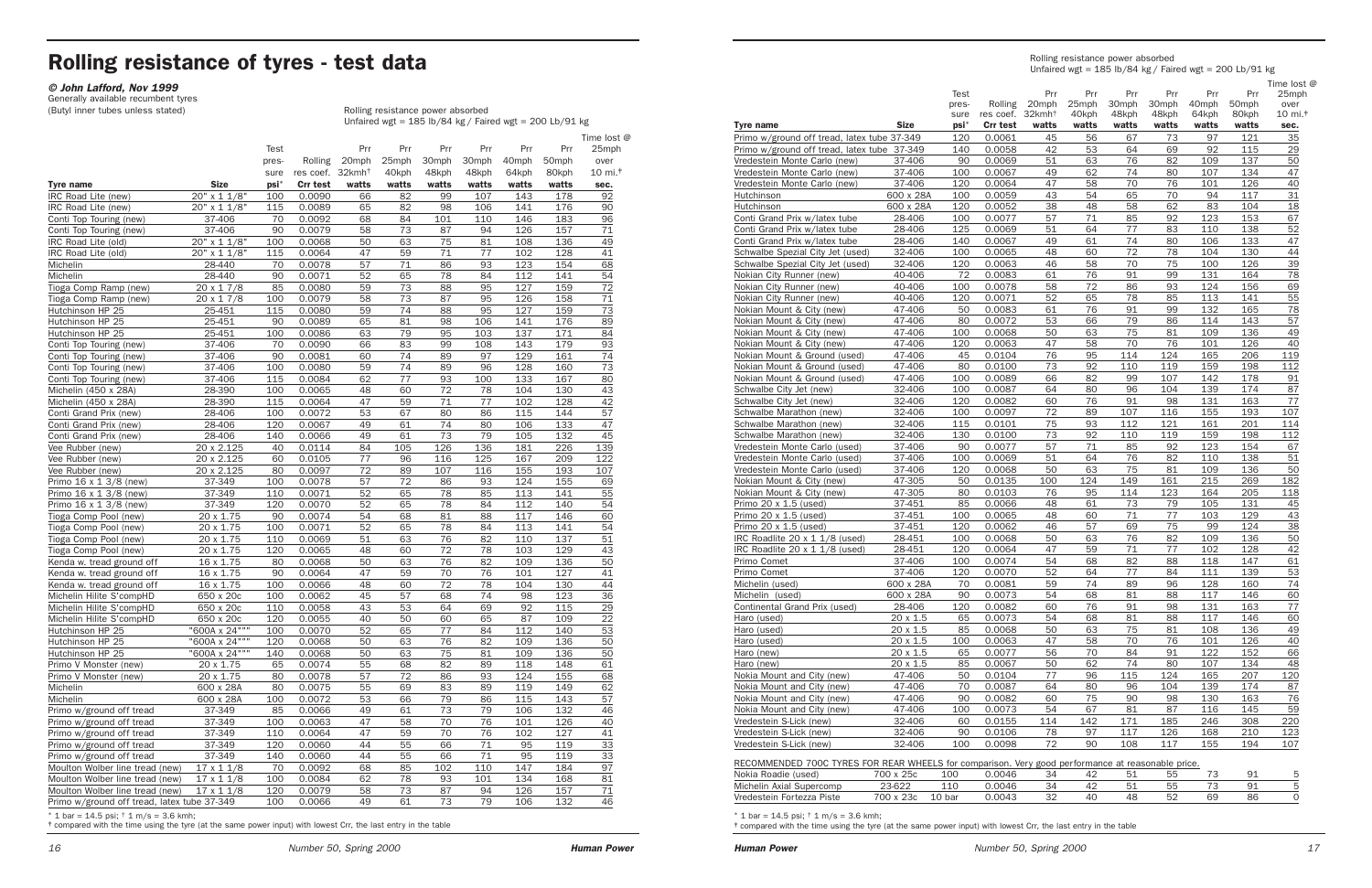### *TECHNICAL NOTES* Power requirements for laid-back recumbents

*Report and comment by Dave Wilson, with translation help from Jan Limburg and Ellen Wilson.*

This is an interpretation of the high points of an article by Bert Hoge and Jeroen Schasfoort in HPV nieuws no. 4, 1999, the magazine of the Netherlands NVHPV. Its topic is the use of an SRM instrumented crank (giving torque) on a "regular" racing bike and on five recumbents. All of the recumbents were of the very-laid-back variety, having seat-back angles with the horizontal of down to 15 degrees (see photos). All of them had the bottom-bracket considerably above the lowest part of the seat: I believe that this is important because whirling legs normally give a high drag, and having them in the "forward shadow" of the body must reduce this drag. The authors write, "A smaller frontal surface gives less air resistance and higher speed. It can be achieved by increasing the height of the bottom bracket above the lowest part of the seat to about 270 mm (10.6"), and reducing the seat height to about 250 mm (9.8")." (These are approximately the relevant measurements of the M5 Low Racer.) All six bicycles were ridden by one tester, Dries Baron, weight 90 kg (198 lb.), height 1.86 m. (6'1", almost a midget by Dutch standards) wearing racing clothing, on a 200-m-long velodrome track, presumably oval or circular. Ten circuits (2 km total) were made for each test point. All bicycles used Continental Grand-Prix or IRC tires pumped to about 8 bar pressure (116 psi). Two speeds were chosen: 30 and 40 kmh (18 and 25 mph), and the cadence was kept to about 88 rpm. The temperature was about 15 C, 59 F. The measurement accuracy was reckoned to be ±2% (see graph, figure 1).

The racing or "road" bike was ridden in the "touring" position, which I believe meant that the hands were on top of the handlebars, rather than the rider being in a full crouch. All of the

that gave the same rolling distance, running in both directions. Then, to cope with the very slight undulations in the floor, the floor is marked out at 4' intervals from the start point of the test run. A stop watch is used and the time recorded for the test rig to pass the 4', 8', 12', 16', 20', 24', 28', etc. markers.

• What was his load? "Representative" probably means it was 45 kg, but it would be nice to know for sure.

None of this is meant as direct criticism of Lafford's careful efforts, but rather as an invitation to discuss some vitally interesting issues!

*—Jim Papadopoulos*

### Reply to note by Jim Papadopoulos, approximately in the order of his questions,

*Tires tested.* The number of tyres tested is approaching 400 and I have tested tyres of all sizes. The article was focused on small-diameter tyres as they are of particular interest to HPV riders. I included three good 700C tyres of good value.

### *Repeatability*

1. If I run a tyre up the track and it runs 20' 3" (say), and then I repeat it straight away and follow the exact same piece of the floor, then it also will run 20' 3". If the direction is a bit off then the distance will be slightly different due to the slight imperfections in the floor.

2. If I were to repeat the test on that tyre on another day, then I might not have exactly the same pressure in the tyre by 1 or 2 psi, and the temperature would probably be different and so there would be a slightly different result. I have a simple test for this type of repeatability, where I have a particular Michelin tyre which I run from time to time. This has shown over a period of 18 months and 7 test sessions that the Crr value is repeatable at 0.0051 to  $\pm$  0.0001 and the power absorbed at 25 mile/h to be 47 watts to ± one watt. I have always rounded the power-absorbed figure off to a whole number as it would be unreasonable to assume better accuracy than this. *Averaging*

Jim Papadopoulos clearly appreciates some of the practical problems in running the tests. Yes, the floor does have very slight undulations in it. To cater for this, in the area available, I ran the tyre-test rig backwards and forwards in many directions to find a line

In the coast-down test, the retardation should be completely uniform, and so several of the 4' zones are averaged to give a mean average retardation. This avoids any errors caused by cresting or failing to crest a slight rise at the end of a test run.

### *Comparing my data with other sources*

There are some better 700C than those I listed, but I did not include these as they are more expensive and less durable. There are many 700c tyres a whole lot worse.

The Moulton data are for the line tread, touring tyre, not the high-pressure slick.

I am not looking to repeat other people's results. It would be relevant only if I had the same tyres that they had used.

The test wheel/tyre is fitted to a tricycle. The two other wheels are perfectly aligned, I know their rollingresistance coefficient and they are only lightly loaded. Even so, their rolling coefficient and load and drag components are taken into account.

The weight on the test wheel is 66 lb. This is representative for three wheelers, which many HPVs are, but is light for a two-wheeler. It is chosen for convenience of installation and the number of times I have to pick it up and load it onto the trike test rig. Further, I have tested with a heavier weight and got a very similar result. As long as all my tests are done under the same conditions then the results are properly comparative. Most of the applied weight is directly on the test wheel. It cannot be exactly on it because the tricycle would not then be stable. However, as the position is known, moments are taken, and the exact weight used in the computations. *—John Lafford*

although only the faired M5 and the regular bikes were common to both tests. The LWB "Peer Gynt" with low bottom-bracket was found to have a higher drag than that of a regular racing bike with the rider in a full crouch. Because of the difference in the rider positions on the racing bike, the principal interest in the results shown here is in the differences among the recumbents, and in the accuracy of actual power measurements taken on different bicycles with the same rider on the same circuit with similar tires. These are very valuable data. Thank you, Bert Hoge, Jeroen Schasfoort and the NVHPV!

*—Dave Wilson*

recumbents required less power to propel them than did the "regular" racing bike in this configuration. The reduction appeared to be a function of how low the rider was (see photos). The lowest power of the unfaired recumbents was needed by Bram Moens' M5, which at 40 kmh took 228 W, while the racing bicycle required 389 W input. The fully-faired M5 required less than 130 W at the same speed. (Table 1)

These results can be compared with the aerodynamic drag measured in the "Tour" tests of stationary bikes in the wind-tunnel and on bikes being ridden on a velodrome, reviewed in *Human Power*, 12:4, spring 1997. There is general qualitative agreement,

Table 1: Power required to propel bicycles



| Bicycle type or name          |        | Power, watts | EXPECTE<br>increas |
|-------------------------------|--------|--------------|--------------------|
|                               | 30 kmh | 40 kmh       | in speed           |
| Racing bike, touring position | 181    | 389          | 0%                 |
| Optima Dolphin                | 161    | 336          | 6%                 |
| Flevobike 50-50               | 152    | 309          | 10%                |
| M <sub>5</sub> 20-20          | 131    | 265          | 17%                |
| <b>Baron Low Racer</b>        | 128    | 251          | 20%                |
| Moens (M5) Low Racer          | 114    | 228          | 24%                |
| *Relative to racing bike      |        |              |                    |
|                               |        |              |                    |



Optima Dolphin



Flevobike Fifty Fifty



M5 20 20



Baron low racer

Figure 1. Power (watts) required vs. speed (kph).

Figure2. Bicycles tested.





—Photos and chart courtesy *HPV nieuws;*  prepared for *Human Power* by JW Stephens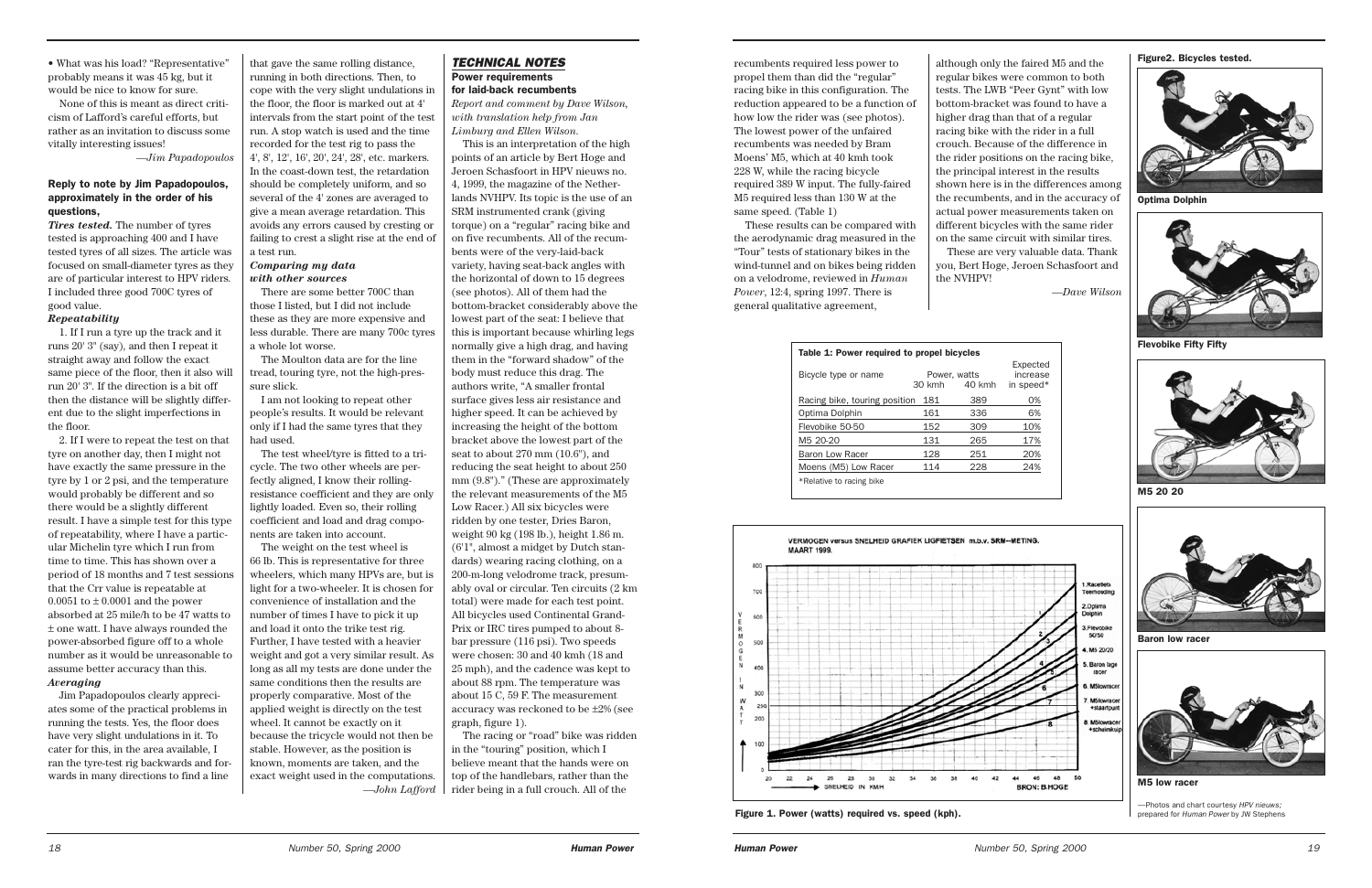### My propeller theory *by E. Eugene Larrabee*

In 1978 I developed a useful form of propeller theory based on the work of Hermann Glauert (1926 and 1938) and Sidney Goldstein (1929). It was successfully applied to the propellers of the Chrysalis and Gossamer Albatross human-powered airplanes in 1979, and (in reverse) to windmills for US Windpower, Inc. in 1980.

It is related to lifting-line theory as developed by Ludwig Prandtl and his associates at Göttingen during World War I. In it an induced velocity is developed parallel to the blade lift direction and perpendicular to the relative velocity of the blade section with respect to the air mass as shown in figure 1. The flight (or axial) velocity, the rotational velocity, and the induced velocity combine to produce the resultant velocity. The induced velocity is caused by lift on each blade section due to bound circulation according to the Kutta-Joukowski Law.

Strangely enough, if the induced velocity is small enough compared to the axial velocity it can be shown that the induced loss of the propeller is minimized if the virtual slip velocity is radially constant, corresponding to a certain radial variation of the bound circulation. As Albert Betz, Prandtl's associate,wrote in 1923 (NACA TR 116), "The flow behind a propeller having the least loss of energy is as if the screw surfaces passed over by the propeller were solidified into a solid figure and this were displaced backward in the non-viscous fluid with a given small velocity." The small displacement velocity is exactly twice

the virtual slip velocity.

I calculated the radial bound circulation distributions for minimum induced loss by a process suggested by Glauert in 1938. The distributions are functions of the advance ratio and the number of blades as shown in figure 2. They correspond to elliptic span loading for a wing.

Apparently these circulation distributions are slightly in error, as suggested by Goldstein in 1929 and by my former student, Mark Drela, in 1982. In any event they were good enough to form the basis of a Fortran code written by Hyong Bang in 1978 to define the blade chord and pitch angles for the Chrysalis and Gossamer Albatross airplanes so that they had not only minimum induced loss but also minimum profile drag by choice of blade section and lift coefficient at the design point. They "were propellers of highest efficiency" in Glauert's words.

At the relatively low advance ratios of these propellers they are characterized by narrow outer blade chords and wide inboard ones with strong twist, having almost true geometric pitch, as shown in figure 3.

The same is true of the US Windpower windmills generated by a later

Fortran code HELICE, written by Susan Elso French at MIT. In the case of windmills the displacement velocity is against the wind direction and the more curved portions of the blades are downwind. They were intended to leave a minimum hole in the air for a given power output for the average wind speed of a "windfarm of many windmills."

Since then Prof. Mark Drela has developed his own XROTOR code which is a finite-element adaptation of Goldstein's 1929 paper. XROTOR was used to design propellers for the Monarch and Daedalus airplanes. French's HELICE code was rewritten in Pascal as ELICA by Robert S. Grimes in a form suitable for IBM PCs in 1982. Both Prof. Ernst Schoberl and I have used ELICA for many years personally. I published my algorithms in 1980.

I am told that AeroVironment uses a form of them to design propellers for their airplanes including the Pathfinder, which holds the altitude record for propeller-driven airplanes.

> *—E. Eugene Larrabee, professor emeritus, MIT 1800 Knoxville Avenue Long Beach, CA 90815 USA November 1999*



Figure 3. Shape of windmill blades produced by these methods.



Michael Eliasohn

the ping-pong balls around came from

a furnace. "I had a blower...," Caskey said in explaining how he came up with the idea. "What are you going to do with a blast of air? I wanted something so that as people walked in the door, they could see a lot of action." But the 300 ping-pong balls blown around in the clear plastic-walled chamber did more than move around. There were 294 white balls and six red ones. What were the odds of getting all the red ones to land in the six "pockets," which was half of an egg carton? "...about the same as winning the lottery," the accompanying sign stated. Caskey said he didn't expect anyone would beat the odds during the life of the exhibit, which taught visitors probability—and that it was unlikely they

will ever win a lottery.

The device that shot a spark across a gap, to show that air is an insulator and the absence of air isn't, presented the opposite problem. Caskey adapted an old refrigerator compressor to act as a vacuum pump, to remove the air from inside a clear-plastic dome.

The television could be powered by one or two people sitting on a couch. The pedal mechanisms were two former exercise cycles, with the chains running to flywheels, and V-belts running from there to a generator.

To prevent one or two strong pedalers from "overpowering" the television, Caskey hooked up an electromagnetic brake designed for trailers, which acted on a disk on the generator shaft, making it impossible to "blow up" the

television.

The other two pedal-powered exhibits were four light bulbs—the harder one pedaled, the more bulbs lit up—and a sculpture consisting of twelve bicycles wheels mounted on a wall, linked by ropes and chains, so that pedaling made the wheels rotate. Caskey said a challenge in creating the pedal-powered exhibits was that they had to accommodate, in terms of muscles, everyone from little kids to football-player-sized men. "It's got to be responsive for both."

To accommodate various-sized riders, Caskey made super-long banana seats for some of the exhibits.

### *REVIEWS* "Feet On!"

### a pedal-powered museum exhibit *By Michael Eliasohn*

A bicycle is a relatively simple mechanism. A frame holds two wheels. A chain runs from the chain-ring to the sprocket attached to the rear wheel. Turn the pedals and the bike moves.

But how do you get those pedals to power a television or an organ, to light up light bulbs or create a vacuum, to blow 300 ping-pong balls around inside a chamber, or a moving sculpture, which consists of twelve bicycle wheels mounted on the wall?

That was the challenge facing Tom Caskey, science exhibit designer at the Southwestern Michigan (community) College Museum near Dowagiac, MI.

Caskey designed and, with some assistance, made the exhibits for the museum's "Feet On! The Power of Pedaling" exhibit, which ran from March 9 to June 12, 1999. He said he and other museum staff members came up with the idea for the exhibit.

Among the challenges in creating it was a budget of less than \$1,000. So many of the pieces, such as bicycles and exercise bikes, were purchased at a Goodwill store (which sells secondhand goods) and at rummage sales. Some items were donated.

A lot of creativity was used. For instance, the organ parts were purchased at Goodwill, but the exhibit also used a metal trash can, garden hoses, a bellows from a previous museum exhibit and a bicycle pedal mechanism. The squirrel-cage blower that moves

The mechanisms of the pedalpowered exhibits for the most part were exposed, so visitors could see how everything worked. "These are purposely made kid-understandable," said Caskey, whose museum job is part-time.

The "Feet On!" exhibit was located in the part of the SMC Museum, to paraphrase from its flier, devoted to hands-on science and technological exhibits that investigate scientific principles and the technological world that surrounds us.

The sign at the entrance read: "This exhibition is an exploration of energy transformation. The exhibits demonstrate how *your* energy is converted into other forms with interesting outcomes.

"You use chemical energy (namely food and drink) to feed your muscles they are energy transformers. Your muscles allow you to move and give you the ability to move different things."

Making the exhibits pedal-powered was a means to make them "hands-on," or more correctly, "feet-on." "You're really involved," Caskey said.

The 59-year-old Caskey, whose background includes product and graphic design, making dulcimers and building a house, recently earned a master's degree in science education at Western Michigan University and wants to get a doctorate in the same topic.

The Feet On! exhibits illustrates Caskey's goal of making science learnable by being fun, not just by learning facts. "You can learn physics and subtlety and have fun ...," he suggested, "or you can think science is dumb stuff."



2) Leslie Gerschoffer (rear) and Marita English pedal what were exercise bikes, which power a generator which powers the television set they are watching. The TV could be "powered" by one or two people.



3) Marita English of Edwardsburg, MI, pedals the lottery exhibit. A squirrel-cage blower blows air into the chamber, to put 300 pingpong balls into motion. "Winning" required putting the six red balls into the egg-carton pockets.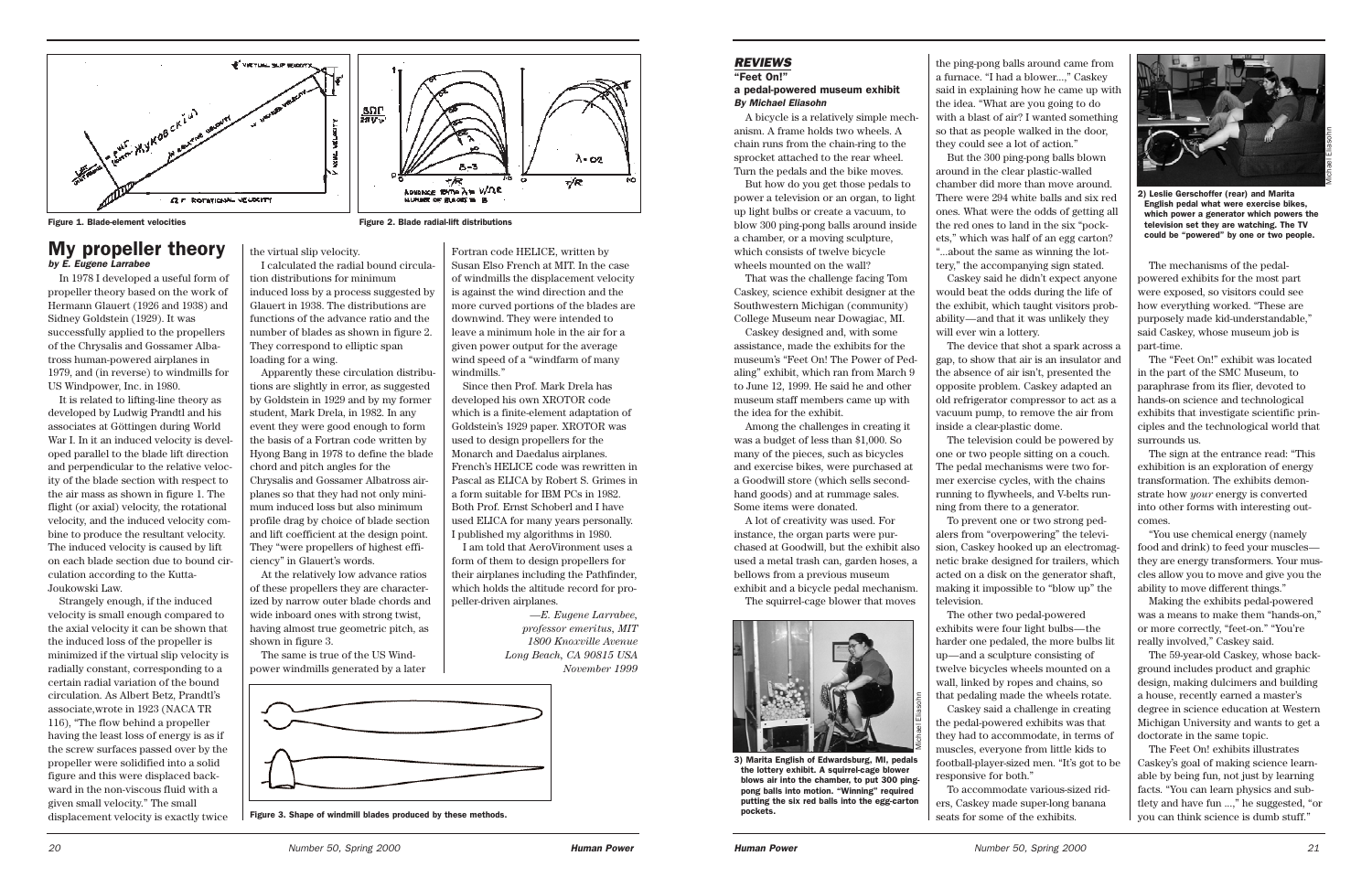

*Tom Caskey can be contacted by email at tcaskey@smc.cc.mi.us or by mail to Southwestern Michigan College Museum, 58900 Cherry Grove Road, Dowagiac MI 49047 • USA*

*Michael Eliasohn is a reporter for The Herald-Palladium newspaper in St. Joseph, MI. Portions of this article and some of the photographs, all taken by the author, originally appeared in that newspaper.* 

### Human Power: the forgotten energy (ISBN: 0 9536174 1 6) by Arnfried Schmitz, with Tony Hadland

The last issue of *Human Power*, no. 49, led with an intriguing article by Arnfried Schmitz: "Velocar variations", in which he briefly described around ten recumbents he had built. His biographical note states that he worked in shipbuilding and as a mechanic as a West German student, and later he settled in France and became enthusiastically involved in the HPV movement and its gurus across Europe. He described himself as being known as the "goatherd from Provence…." Arnfried Schmitz had earlier become known to readers of *Human Power* through his historical authentic (almost an insider's) account "Why your bicycle hasn't changed for 106 years" (vol. 11 no. 3 1994). All this made him something of a mystery man. This small book—128 pages—which he was kind enough to send me, explains a great deal, in a delightfully casual, modest, yet deeply felt way. We learn incidentally that he is a farmer and raises goats, so that explains the "goat-herd" reference. However, almost nothing about him is

revealed in the first nine chapters. These are devoted to a fuller re-telling of the history of the early efforts to streamline bicycles and to produce recumbents than I have previously read anywhere. Here are some examples of details of which I wasn't fully aware. "In Berlin the first international race for streamlined bikes takes place." (I believe that was in 1913.) "Charles Mochet sponsors a cup for the absolute hour record for human-powered vehicles regardless of type." (I believe in late 1933 or early 1934). "The Mochets were then professionally building cars and bikes, what we would today call Human-Powered Vehicles… [The] Mochets built mini-cars from 1920 to 1960. They constructed some 6,000 pedal-cars between 1925 and 1944…. They built about 800 [recumbent bikes] between 1932 and 1940." "In 1932 the 'VV' [Velocar] was awarded first prize in the inventors' Grand Prix Lepine for its "indirect steering for recumbent cycles" [using a "universal joint"]. There are also details of how Georges Mochet heard about the Aspo Speed Challenge at Brighton UK in 1980 (stim-

ulated by the annual IHPVA speed championships) and traveled there with a version of the Faure recordbreaking Velocar of 1933, but, states Schmitz, no one knew anything about it or the Mochets. But Schmitz read about the races and about those in the U.S.A. in the French bicycling magazine *Le Cycle*, and became excited by the potential. From then on the book becomes partly autobiographical, as he describes how he tried building recumbents, partly for others and partly for himself and his son Jurgen. (He had some difficulty persuading him to ride the machines.) But the details of his and his family's HPV activities often takes a minor role because Arnfried Schmitz gives insightful details of many others. For instance, the complex character of the late Wolfgang Gronen comes alive: he is given a great deal of credit for promoting bicycle and HPV racing in Europe, as well as having a few warts exposed.

Tony Hadland, who has written very fine books on British portable bicycles, on space-frame Moultons and Sturmey-

Archer gears, has designed and published this book. It is obtainable from Amazon.com or by direct mail from Arnfried Schmitz, Quartier Gallas, 84220 Lioux Gordes, France: 140 francs, or from Rosemary Hadland, 39 Malvern Road, Balsall Common, Coventry CV7 7DU, UK. In British pounds it is UK £12.95; Europe £13.95 (airmail); rest of the world £14.95 (airmail). The book isn't a dry history book but rather is a living document (written a little strangely in the "historic" present tense), and it isn't precise about everything about which we'd like to know more, but I'm sure that we'll hear again from the author. Every enthusiast for HPVs should read this book.

*Reviewed by Dave Wilson*

### *LETTERS*

### Supplement to "Velocar variations" by Arnfried Schmitz

A "key" picture for this article in HP 49 (winter 1999–2000) was unfortunately lost between France and the USA. Here it is, with our apologies. It was published in the French sports press to illustrate the Velodrome d'Hiver event on February 20, 1934 in Paris. This was the very moment that a recumbent was recognised as legal by the Union Cycliste Internationale.

The rider of the Velocar, Francis Faure, was a young well-known track cyclist of the time, but he was certainly far from being a champion. Here he is photographed passing a champion, Henry Lemoine, in the pursuit race.

I want to make another comment on an aspect of bicycling that became more obvious during my riding various bicycles as I was working on the article: riding in a dead straight line is impossible while pedalling, whether on an upright or a recumbent. We ride in a wavy line, as we can see when we have wet tires on a dry road or when we ride in snow. What is wrong with our supposedly perfect machines if they don't want to go straight? Is it because we use our legs alone and don't balance with our arms as we do when walking or running? What do you think?

*—Arnfried Schmitz, Quartier Gallas, Lioux, Gordes, F84220 France, 24 March 2000*

4) Tom Caskey, designer/builder of the "Feet On! exhibit, pedals the exhibit that shot a spark across a gap inside a vacuum. The long banana seat enabled the exhibit to accommodate various-sized riders.

### *EDITORIAL Ronald van Waveren*

### *(translated by Ellen Wilson)*

I'd like to introduce myself to you. I am Ronald van Waveren, 48 years old, father of two grown children and, for four years, chairman of the NVHPV (the Dutch HPV association).

In comparison with many other HPV associations in the world, the NVHPV has grown considerably in the last few years. Perhaps this is thanks to our recumbent-friendly infrastructure—our country is flat, windy and has a lot of bike-paths—and to the increasing use of recumbents in the Netherlands. It is estimated that there are more than 25,000 recumbents here at this time. The NVHPV has almost 1600 members, and recumbent owners and riders represent the largest percentage of members. Originally this was an organization made up of recumbent designers and builders, following the American example. But since the recumbent has now been made available as a serious commercial product through diverse factories, the number of recumbent owners has increased proportionately within the membership. The NVHPV wants to be in the limelight, but its objective should be to stimulate the development and promotion of the use of HPVs in general. And this is constrained by our allegiance to the recumbent.

We organize activities such as presentations at fairs; competitions in the summer and "warm-up days" in the winter; NVHPV annual meetings in association with a number of smaller state-run events; and a large international recumbent-promotional event called Cycle Vision. It is on the topic of

this last event that I'd like to ask for your attention. Cycle Vision, for the fourth successive time, will be held early in June, on the weekend of June 3rd and 4th, 2000. It will again be located in Lelystad, on the government's testing grounds for highway vehicles. There will be many activities on this area. A single tent of 1000 m2 can hold all the displays of new products of Dutch and foreign recumbent companies. Under the same "roof" there will be presentations and demonstrations, and a simultaneous secondhand market. If one is interested in a certain vehicle, new or used, one can take test rides on a special adjoining parking lot. Announcements of all events, together with cool music, are broadcast over loudspeakers.



Francis Faure passing Henry Lemoine in a UCI-sanctioned pursuit race at the Velodrome d'Hiver in Paris, February 1934.

International competitions will be held on the 2700-m test-track with adjacent accommodations. One can enjoy criteriums, 200-m sprints, "devil-takethe-hindmost" drag races, one-hour time trials and a six-hour race. Cash prizes totalling NLG10,000 (over 4500 in US dollars or in Euros) will be given out for all distance races. On this preeminently suitable road and in this international framework a real effort was made in an earlier Cycle Vision to break the world hour record (over 80 km/h). For this attempt, foreign teams, among them those from Germany,

Britain, Belgium, France and Holland, participated when weather conditions allowed. New this year are the singleclass criteriums such as Thys' "Row-Bike", Flevo's "All-Weather" (Alleweder) and Challenge's "Hurricane".

Cycle Vision is easily accessible by train from Schiphol Amsterdam airport to Lelystad. A bus for Harderwijk will



We Europeans, realizing that a trip to the European continent is not within the reach of every non-European, nevertheless invite all HPV enthusiasts from every part of the globe to take part as competitors or spectators in Cycle Vision 2000, a sensational feast that is a true bike revival. Cycle Vision is an initiative by the Dutch HPV association that has become an annual happening, which you as an enthusiast cannot afford to miss.

———

*Editor's note: Delays to the publication of this issue means that Ronald van Waveren's description of Cycle Vision has come too late to persuade readers to travel there this year, but we hope that a record number will visit this wonderful event next year.* 

*—Dave Wilson*

### Praise from IHPVA's founder, Chester R. Kyle

I just got my copy of *Human Power*, and it is one of the best ever—content, photos, graphics, editing, etc. Congratulations. Keep up the good work. Best Wishes,

Chet